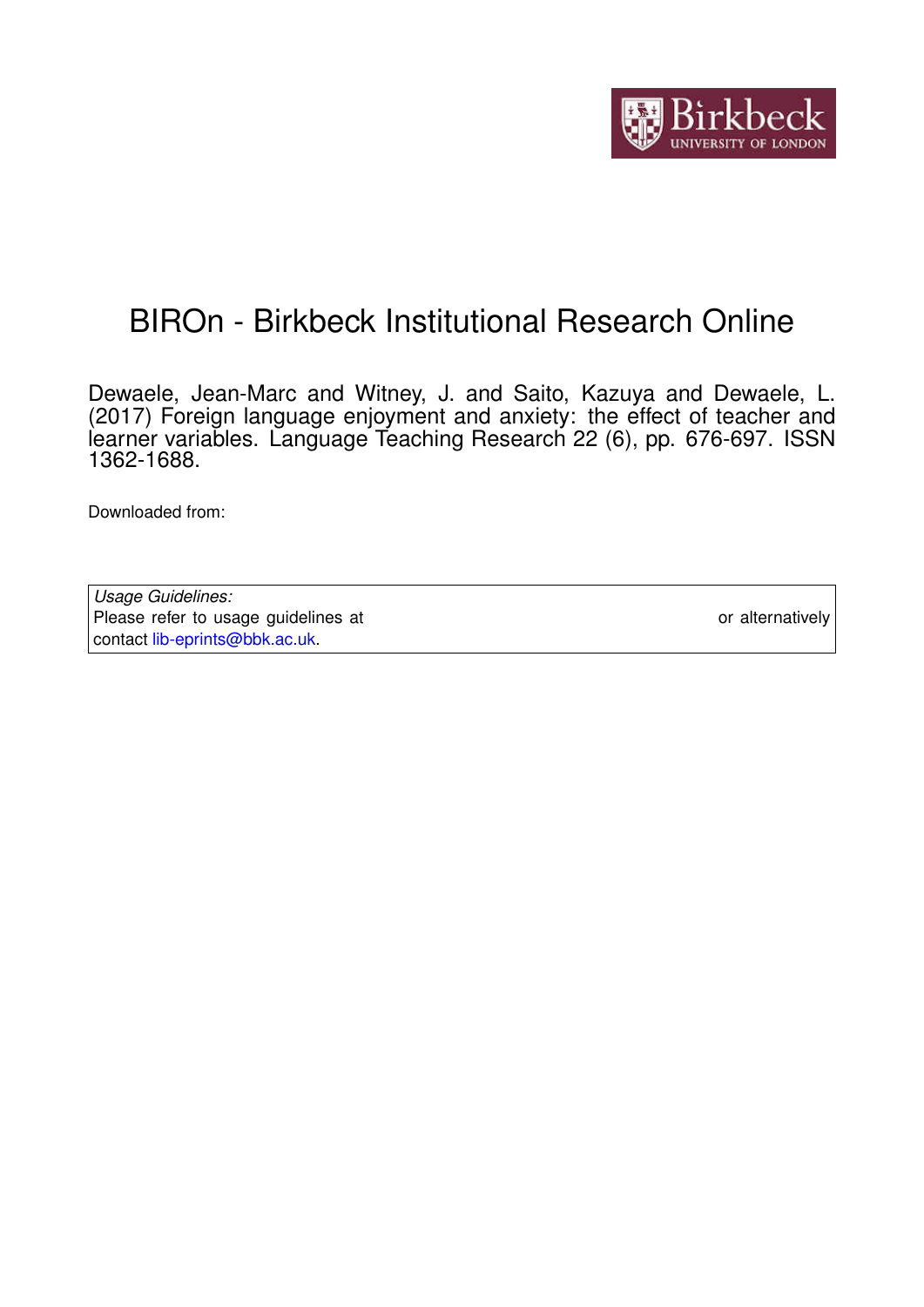# Foreign Language Enjoyment and Anxiety: The effect of teacher and learner variables<sup>1</sup>

Dewaele, Jean-Marc Birkbeck College, University of London j.dewaele@bbk.ac.uk

Witney, John Westminster School, London

Saito, Kazuya Birkbeck College, University of London

Dewaele, Livia Worcester College, University of Oxford

### **Abstract**

Positive psychology has boosted interest in the positive as well as the negative emotions that Foreign Language learners experience. The present study examines whether -and to what extent- foreign language enjoyment (FLE) and FL classroom anxiety (FLCA) are linked to a range of learner-internal variables and teacher/classroom-specific variables within one specific educational context. Participants were 189 British high school students learning various FLs. Levels of FLE were linked to higher scores on attitudes towards the FL, the FL teacher, FL use in class, proportion of time spent on speaking, relative standing and stage of development. Lower levels FLCA were linked to higher scores on attitudes towards the FL, relative standing and stage of development. FLCA thus seems less related to teacher and teacher practices than FLE. The pedagogical implication is that teachers should strive to boost FLE rather than worry too much about students' FLCA.

# **I Introduction**

 $\overline{a}$ 

Dörnyei and Ryan (2015) pointed out that despite the fact that emotions play a crucial part in our lives, they have been largely "shunned" by Second Language Acquisition (SLA) scholars (p. 9). The authors attribute this to the cognitivist tradition in the field and argue that it is time to overcome the general "emotional deficit" in SLA research. They wonder how as researchers we can "accommodate positive emotions more effectively into our descriptions of learner psychology?" (p. 205). This statement recognizes that the role of positive emotion, although vaguely recognized in the field, still has a long way to traverse before positive emotion assumes the place it deserves (Dulay & Burt, 1977, Gardner, 1985; Krashen, 1982; Schumann, 1978) but it is true that it seems to have remained a little bit in the shadows of the vibrant research into negative emotions, mostly foreign language anxiety. The situation may be changing because of the influence of Positive Psychology, the empirical study of how people thrive and flourish. Positive Psychology wants to broaden the general perspective in

<sup>&</sup>lt;sup>1</sup> Pre-print version of the paper (Article first published online: February 17, 2017) *Language Teaching Research* https://doi.org/10.1177/1362168817692161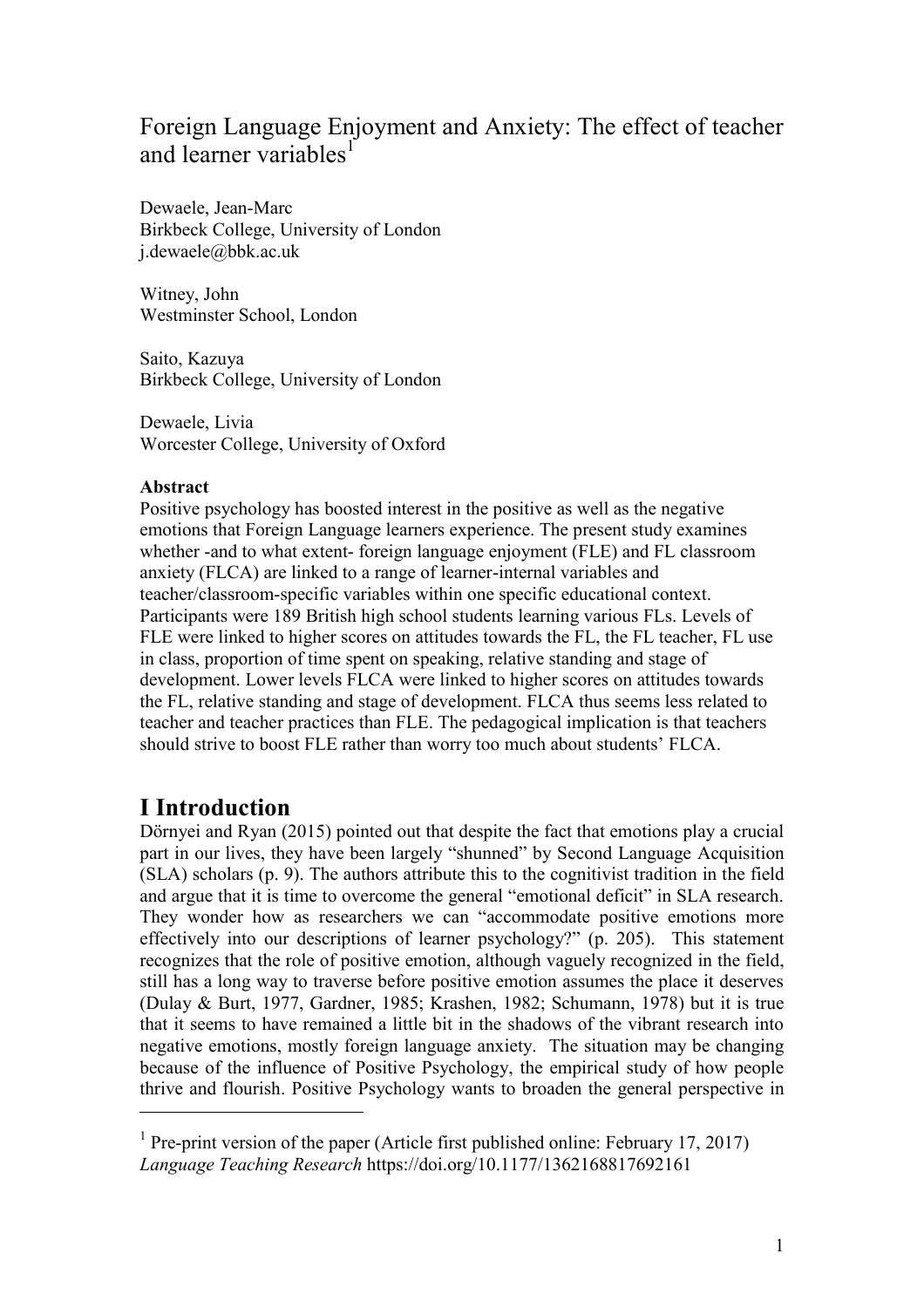general psychology with its focus on abnormalities, disorders, and mental illness and the development of ways to reduce pain and learn to cope with negative experiences, in favour of the development of tools to build positive emotions, foster greater engagement, and boost the appreciation of meaning in life and its activities (MacIntyre & Mercer, 2014). Just as the interlanguage paradigm superseded the error analysis tradition in the 1970s, with a move away from an exclusive focus on second language learners' deficits, the Positive Psychology approach advocates a more holistic view on humans, which in SLA terms means moving away from the overwhelming focus on negative emotions (foreign language classroom anxiety - FLCA) to include L2 learners' positive emotions, such as Foreign Language Enjoyment (FLE) (Dewaele & MacIntyre, 2014, 2016; Dewaele, MacIntyre, Boudreau, & Dewaele, 2016).

As MacIntyre and Mercer (2014) put it eloquently:

Many language educators are aware of the importance of improving individual learners' experiences of language learning by helping them to develop and maintain their motivation, perseverance, and resiliency, as well as positive emotions necessary for the long-term undertaking of learning a foreign language. In addition, teachers also widely recognise the vital role played by positive classroom dynamics amongst learners and teachers, especially in settings in which communication and personally meaningful interactions are foregrounded (p. 156).

The present study proposes to investigate the role that foreign language teachers play in orchestrating the emotions of their students, in addition to learner-internal sources of emotions (Dewaele, 2009).

# **II Literature review**

Research on affect and emotions - mainly negative ones such as language anxiety- has been vibrant in SLA research since the 1970s. The first studies into the effects of anxiety on SLA (Chastain, 1976; Kleinmann, 1977) gave contradictory results which Scovel (1978) attributed to the fact that: "anxiety itself is neither a simple nor wellunderstood psychological construct and that it is perhaps premature to attempt to relate it to the global and comprehensive task of language acquisition" (p. 132). Looking back at the early research, MacIntyre (2017) agreed with Scovel, explaining that "not all types of anxiety that can be defined and measured are likely to be related to language learning" (p. 12).

MacIntyre (2017) argued that the so-called early "Confounded Approach" ended with Horwitz, Horwitz and Cope's (1986) ground-breaking study which heralded the start of the Specialized Approach in foreign language (classroom) anxiety (FLCA) research. The original definition hints at the complexity of the concept, defining FLCA as "a distinct complex of self-perceptions, beliefs, feelings and behaviours related to classroom learning arising from the uniqueness of the language learning process" (Horwitz, Horwitz and Cope, 1986, p. 128). FLCA was identified as having a debilitating effect on L2 learning and achievement. The findings have been replicated in different countries around the globe, with different types of language learners. More than twenty years later, Horwitz emphasised again that the concept of anxiety is "multi-faceted" (2010, p. 145). She explained that learners who experience FLCA "have the *trait* of feeling *state* anxiety when participating in language learning and/or use" (Horwitz, 2017, p. 33).

The idea that negative emotions such as fear, embarrassment, self-doubt, and boredom hamper progress in L2 development is not new: Krashen (1982) argued that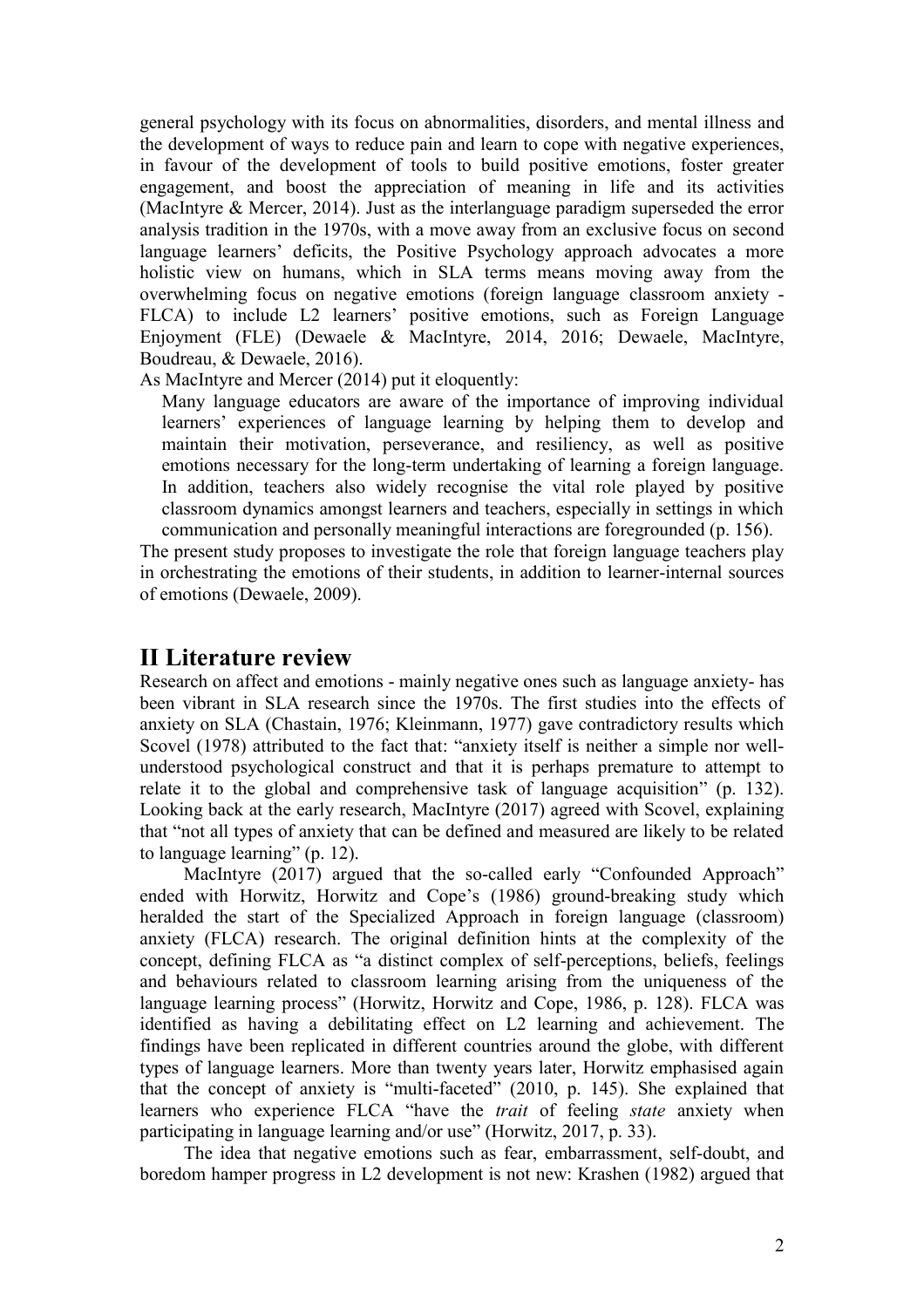every learner has an affective filter that determines "the degree to which the acquirer is "open"" (p. 9). He attributed the idea to Dulay and Burt (1977). When the filter is "up", a learner's understanding and processing of language input would be reduced. To bring learners' filters down, teachers were encouraged to spark interest, provide low-anxiety environments, and bolster learners' self-esteem (Krashen, 1982, p. 10). Schumann (1978) had developed a similar concept in his acculturation hypothesis for SLA. Sufficient contact and social integration with the target language group would enable a learner to acquire the target language (TL) if "he is psychologically open to the TL such that input to which he is exposed becomes intake" (p. 29).

Similar ideas were developed outside the field of SLA by Fredrickson (2003), who reported that negative emotions such as anger lead to the urge to destroy obstacles in one's path. However, positive emotions can "broaden people's momentary thought-action repertoires and build their enduring personal resources, ranging from physical and intellectual resources to social and psychological resources" (Fredrickson, 2003, p. 219).

MacIntyre and Gregersen (2012) pointed out that effects of positive emotion go beyond pleasant feelings: they enhance learners' ability to notice things in classroom environment and strengthen their awareness of language input. This, in turn, allows them to absorb the FL. Positive emotions also help flush out lingering effects of negative arousal. This is crucial because negative emotions cause a narrowing of focus and a restriction of the range of potential language input. Positive emotions also promote students' resilience and hardiness during difficult times. Crucially, positive emotion encourages learners to explore and play, two key activities that boost social cohesion.

Dewaele and MacIntyre (2014) developed a Foreign Language Enjoyment (FLE) scale consisting of 21 items with Likert scale ratings reflecting positive emotions towards the learning experience, peers and teacher, which they combined with 8 items reflecting FLCA. A moderate negative correlation was found to exist between FLE and FLCA, suggesting that they are partially inter-related but essentially separate dimensions. Further statistical analysis revealed that those among the 1740 FL learners (from all ages and from all over the world) who were more multilingual, who had reached intermediate or higher levels in the FL, who felt that were performing rather better than their peers in the FL class, who were higher up in the education system (university rather than high school) and who were older, experienced significantly higher levels of FLE and significantly less FLCA. A complementary analysis of feedback from 1076 out of the 1746 participants on an open-ended question related to enjoyable episodes in the FL class showed that specific positive classroom activities can boost FL learners' levels of FLE. These included unusual activities such as debates, making a film or preparing group presentations. What these activities had in common was that they empowered students, giving them a choice in shaping the activity so that it matched their concerns and interests. It confirmed that having a sense of autonomy and having to be creative enhances performance in the FL. What also emerged from the narratives was that the classroom environment played a crucial role in the experience of FLE and FLCA. Participants reported episodes where teachers had been positive, used humour judiciously, were well-organised, respectful, and praised students for truly good performance. Sympathetic laughter was appreciated when things went wrong because it defused a potential negative emotional atmosphere. The narratives showed that teachers played an important part in their students' FLE, confirming previous research (Arnold, 2011). Learners' feedback also indicated that peers can boost – or destroy -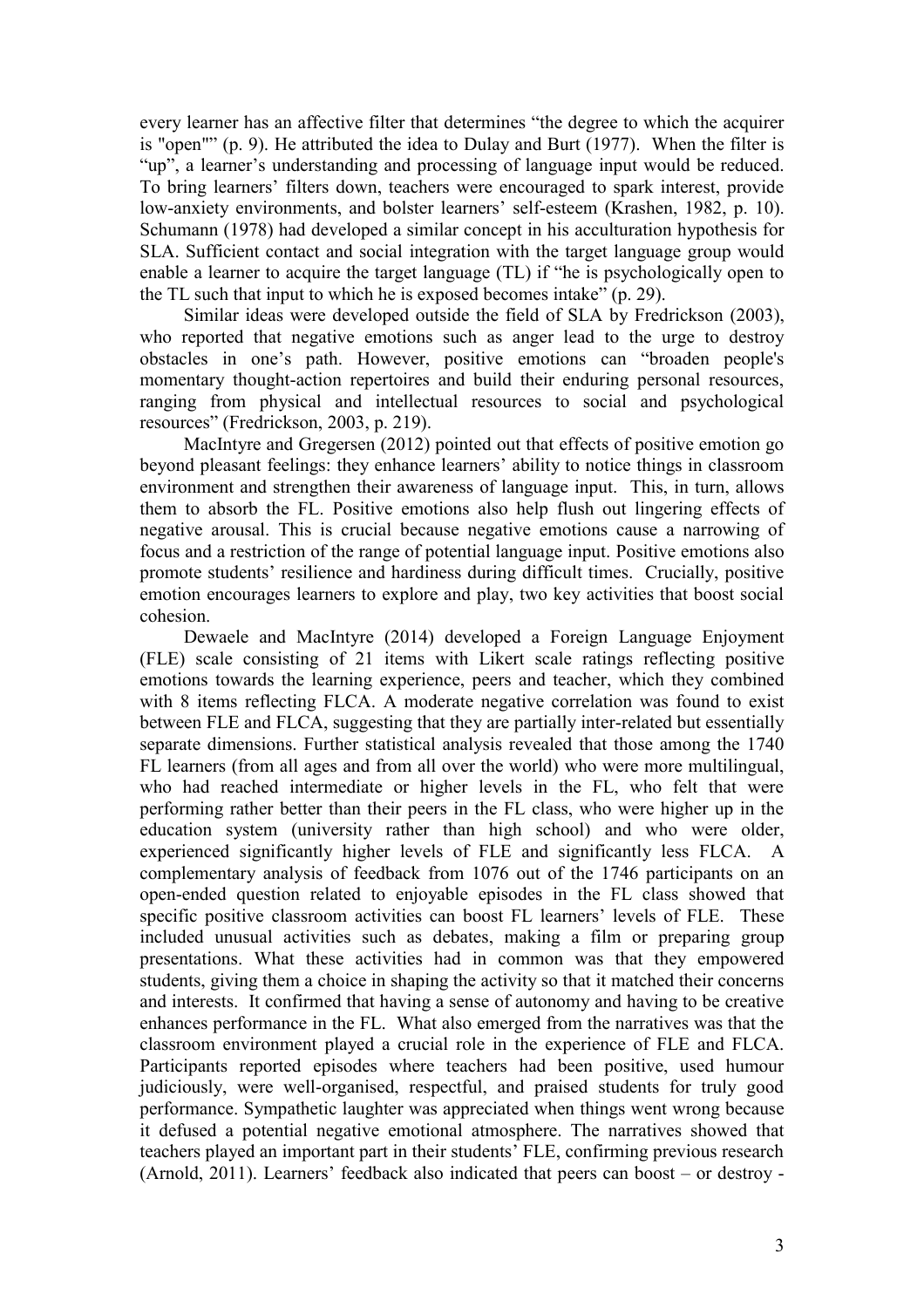FLE. Class size was also mentioned, with smaller groups engendering a better atmosphere, more individual use of the FL and the establishment of closer social bonds with peers.

A follow-up study by Dewaele and MacIntyre (2016) used a Principal Components Analysis of the same dataset, and revealed three dimensions explaining a total of 45% of the variance, and showing the independence of social and private FLE. FLCA was the first dimension, explaining 26% of the variance, social FLE accounting for 13% of the variance and Private FLE explaining an additional 6% of variance.

A third study on the same dataset focused on the gender differences at itemlevel (Dewaele, MacIntyre, Boudreau & Dewaele, 2016). Statistical analyses revealed that the 1287 female participants reported having significantly more fun in the FL class, agreed more strongly that they learned interesting things, and were prouder of their FL performance than the 449 male peers. They tended to experience more enjoyment and excitement in a positive FL classroom environment that allowed them to be creative, and tended to agree more that knowing a FL was "cool". However, the female participants worried significantly more than male peers about mistakes and lacked in confidence in using the FL. No gender difference emerged for the items reflecting the paralyzing effects of FLCA. The authors argued that the females' heightened emotionality might boost the acquisition and use of the FL.

Arnold (1999) attracted the attention of researchers and teachers to the concept of "affect" in the FL classroom. A growing number of special issues have been devoted to the topic recently (Arnold, 2011; Avila-López, 2015; Berdal-Masuy & Pairon, 2015; Puozzo Capron & Piccardo, 2013). Establishing a good emotional atmosphere in the classroom depends on both learners and teachers and is crucial for learning to happen. Teachers do play a central role at several levels. They need to produce comprehensible discourse and create – through verbal and non-verbal means: "a true learning environment where students believe in the value of learning a language, where they feel they can face that challenge and where they understand the benefit they can get from attaining it" (Arnold & Fonseca, 2007, p. 119). Progress in the FL occurs when good chemistry develops among students, and between students and their teacher. Good pedagogical practices are crucial to maintain and boost students' motivation levels and positive emotions (Piccardo, 2013). The FL teacher needs to use non-threatening techniques in order to create a positive FL learning experience. This involves supporting and promoting group solidarity and creating an emotionally safe classroom environment where linguistic experimenting is encouraged (Arnold, 1999; Baider, Cislaru, & Coffey, 2015; Borg, 2006; Dewaele, 2015; Dörnyei & Csizér, 1998; Dörnyei & Murphy, 2003; Gregersen & MacIntyre, 2014; Williams, Burden, Poulet, & Maun, 2004). Having a positive emotional atmosphere in a FL classroom is particularly crucial as learners' self-image is vulnerable in the FL (Arnold, 2011) and fear of losing face in front of classmates and teacher can be daunting. Fostering a positive emotional atmosphere can create linguistic contagion where everybody is "caught" in the FL use (Murphy, 2009).

One crucial aspect in FL classes is that the subject matter needs to be pertinent, appealing and relevant to FL learners (Arnold, 1999). Developing this argument, Dewaele (2005, 2011, 2015) has argued that FL classes are too often emotionally uninteresting or emotion-free which leads to routine, boredom and lack of engagement. This is not necessarily the teachers' fault as they are often bound by strict guidelines about course material and delivery. However, too much rigidity and overly predictable classroom activities limit the potential for interesting challenges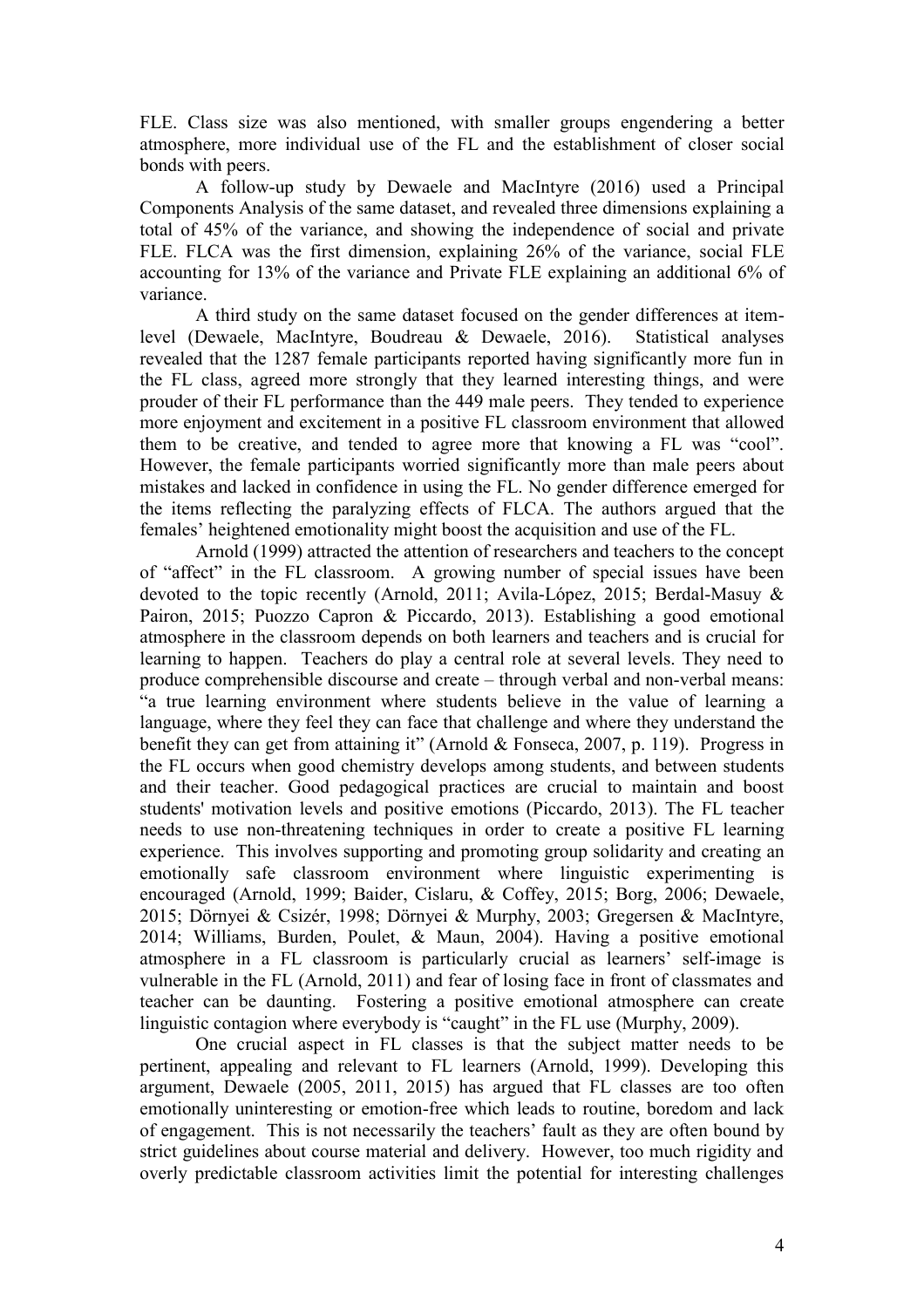involving risk-taking, for unpredictability that might cause surprise, and for humour that boosts enjoyment. Dewaele (2015) pleaded for teachers to have the liberty to do unexpected, challenging and funny things in their classrooms.

What emerges from the literature review is that although a fair amount of research has been carried out on language anxiety and FLCA in particular, the study of positive emotions in the FL classroom merits further investigation. It is crucial to look simultaneously at both negative and positive emotions because - as Dewaele and MacIntyre (2016) put it- they are the metaphorical left and right feet of learners on their way to acquiring the FL. What remains unexplored is to what extent the same learner-internal and learner-external variables affect both FLCA and FLE within a specific age-range and a single educational context. This is what the present study aims to address.

### **III Research questions**

1) What is the relationship between FLE and FLCA?

2) To what extent are FLE and FLCA within one specific educational context linked to **learner-internal variables** (age, gender, degree of multilingualism, attitude towards the FL, level of mastery of the FL, relative standing among peers in the FL class) and **teacher/classroom-specific variables** (attitudes towards teacher, frequency of use of the FL by teacher, time spent reading, writing, listening and speaking in the FL class and predictability of the FL class)?

3) What are the pedagogical implications of identifying sources of FLE and FLCA?

# **IV Methodology**

#### *Languages in UK secondary schools and language attitudes in the UK*

The study of a FL is compulsory in UK maintained sector schools at Key Stage 3 only (students aged 11-14). At Key Stage 4 (students aged 14-16) an FL has to be offered by the school but it is no longer compulsory (https://www.gov.uk/nationalcurriculum/key-stage-3-and-4). FL students in British secondary schools face two national tests which are high stakes for themselves and for their schools. The results determine students' admission into Sixth Form colleges or universities and constitute the basis for the calculation of national league tables which play a crucial part in the prestige of the schools. Key Stage 4 students are preparing the national General Certificate of Secondary Education (GCSE) exams this involves strict exam preparation and a fair amount of stress for students and teachers. The majority of pupils sitting their GCSE exams in the UK are 15 years old but at Westminster School three quarters of student sit their  $IGCSE<sup>1</sup>$  French a year early at 14. Pupils are under pressure from parents and school to perform to an expected level and meet targets. FLs are no longer compulsory at A-level. However, teachers and students are under an equal amount of pressure as universities typically make conditional offers to secondary school students who are in their final year, based on students' personal statement, GCSE results, predicted A-level results and sometimes university entrance tests and interview performance. A conditional offer for a language or linguistics degree at Oxford is typically "AAA" for Cambridge it typically is "A\*AA", meaning a very high score for three courses. Schools are eager to highlight how many of their former pupils obtained "A" scores and how many went on to prestigious universities (see footnote 2).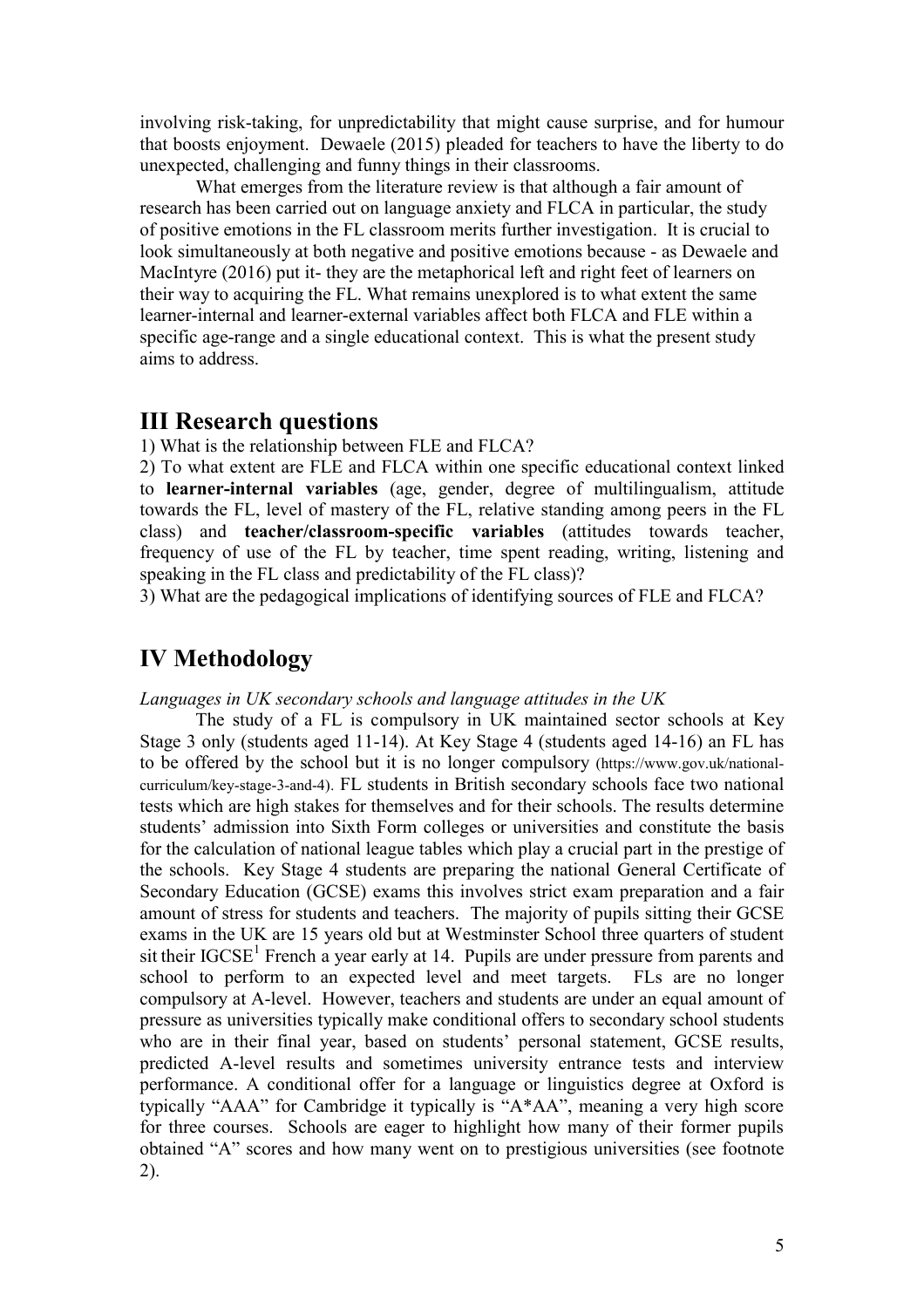The broader societal context also shapes attitudes towards FL learning and FLs. Attitudes towards languages are linked to the perception of the group speaking that language (Gardner, 1985; Mettewie, 2015). In the case of French in the UK, French is regarded positively. It has traditionally been the most frequently studied FL in secondary education. As an academic subject it is considered tough and it is highly recommended to students who wish to go to good universities. The language and its speakers have an air of sophistication in love, food, culture, and fashion (Dewaele, 2010). France is a popular holiday destination and place of retirement for British citizens (pre-Brexit). These characteristics of the context are important, because Gardner pointed out that: "students' attitudes towards the specific language group are bound to influence how successful they will be in incorporating aspects of that language" (1985, p. 6).

#### *Participants and Demographics*

A total of 189 high school students (49 females, 140 males) participated in the study. They came from two schools in Greater London: 63 students were from Dame Alice Owen's, a semi-selective state school in Potters Bar, and 126 students were from Westminster School, an independent boarding and day school within the precincts of Westminster Abbey, which is selective and fee-paying. Both schools are amongst the top performing schools in the  $UK<sup>2</sup>$ . Dame Alice Owen's employed 16 full-time and part-time FL teachers, Westminster School employed 22 full-time and part-time FL teachers. All students in the study were studying FLs, and 85 students from Westminster School were also enrolled in courses of Latin and/or Ancient Greek. Participants' age ranged from 12 to 18. Eleven were 12 years old, 23 were 13 years old, 55 were 14 years old, 53 were 15 years old, 18 were 16 years old, 16 were 17 years old and 13 were 18 years old.

A large majority of participants were British  $(n = 156)$ , often with double nationalities. Other nationalities included American, Argentinian, Australian, Belgian, Brazilian, Canadian, Chinese, German, Greek Cypriot, Hungarian, Indian, Iranian, Irish, Israeli, Italian, Korean, Lebanese, New Zealand, Nigerian, Portuguese, Spanish, Russian, Singaporean, Swiss and Turkish.

One hundred and sixty-nine students reported to have English as a first language (L1) with was often combined with other L1s, such as Afrikaans, Arabic, Bengali, Bulgarian, Cantonese, Dutch, Farsi, French, German, Greek, Gujarati, Hindi, Hungarian, Italian, Kannada, Korean, Macedonian, Mandarin, Portuguese, Punjabi, Polish, Russian, Sinhalese, Spanish, Swahili, Tamil, Telugu, Tulu, Turkish and Urdu. Close to a third of participants ( $n = 57$ ) reported growing up with more than one language from birth.

Most participants were studying French as a FL  $(n = 144, 68\%)$ , while others were studying Spanish ( $n = 21$ ), German ( $n = 15$ ), with smaller numbers studying Arabic, Dutch, English, Farsi, Hindi, Modern Greek, Italian, Japanese, Mandarin, Polish, Portuguese, and Russian<sup>3</sup>.

Participants were also asked about the point they had reached in their FL journey. Very few described themselves as "beginner" (*n* = 2), more so as "low intermediate"  $(n = 21)$ , "intermediate",  $(n = 58)$ , "high intermediate"  $(n = 92)$ , and "advanced"  $(n = 26)$ . The categories of "beginner" and low intermediate" were merged.

Students compared their own FL performance with that of their peers in their FL class (ranging from "far below average"  $(n = 1)$ , "below average"  $(n = 12)$ , "average" ( $n = 58$ ), "above average" ( $n = 92$ ), and "far above average" ( $n = 26$ ). The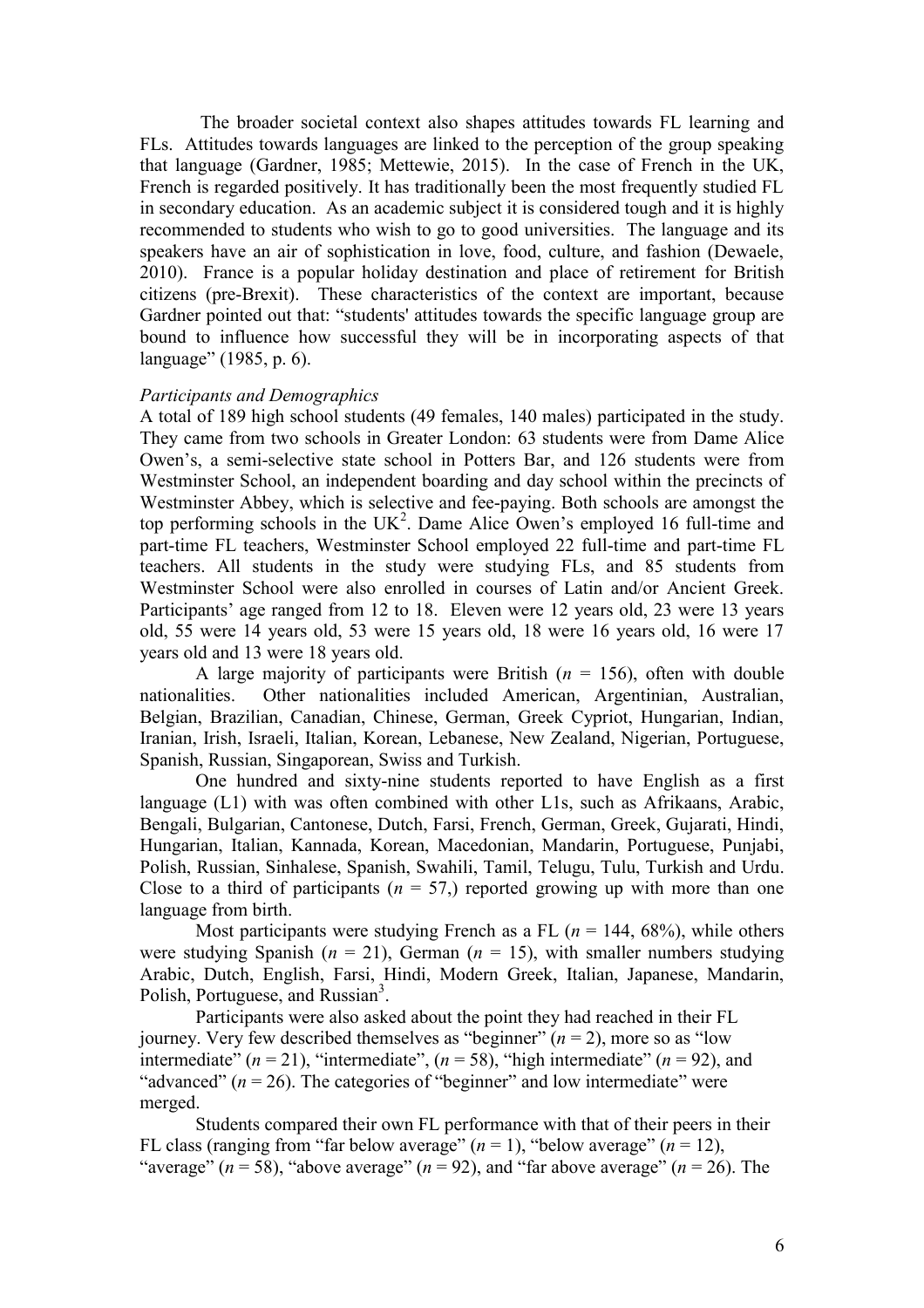categories of "far below average and "below average" were merged. These values were positively correlated with self-reported results on their last major FL test (*r*  $(187) = .50, p < .0001$ . These test scores ranged from 49% to 100%, with a mean of 87.7% (*SD* = 10). In other words, these were very good FL students.

#### *II The instrument*

The questionnaire started with a demographics section from which the above information was retrieved. Following this, participants were asked to respond to an item on their attitude towards their first modern FL (as some students learned two FLs simultaneously), on a 5-point Likert scale. Because very few reported "**very** unfavourable" attitudes, this level was merged with the next level, i.e. "unfavourable" attitudes ( $n = 18$ ), followed by "neutral" ( $n = 22$ ), "favourable" ( $n = 80$ ) and "very favourable"  $(n = 69)$  attitudes. Mean score on the Likert scale was 3.1 (*SD* = 0.9).

The next question asked whether the student had just one or two FL teachers for the FL1. Attitudes towards the one - or first- FL teacher were collected using a 5 point Likert scale (ranging from "very unfavourable"  $(n = 9)$ , "unfavourable"  $(n = 1)$ 10), "neutral"  $(n = 10)$ , "favourable"  $(n = 78)$ , to "very favourable"  $(n = 74)$  attitudes<sup>4</sup>. Mean score on the Likert scale was 4.0 (*SD* = 1.0).

The following question inquired about frequency of use of the FL in class by the FL teacher. Answers ranged from "hardly ever"  $(n = 6)$  to "not very often"  $(n = 1)$ 12), "sometimes"  $(n = 35)$ , "usually"  $(n = 77)$  and "all the time"  $(n = 59)$ . Mean score on the Likert scale was  $3.9$  (*SD* = 1.0).

The next four questions inquired about the average proportion of time spent on writing, reading, listening and speaking by the teacher: the options ranged from 0- 10% to 90-100% of the time. Mean scores were highest for writing (36%), followed by reading (34%), speaking (33%) and listening (32%). In other words, participants felt that they spent about a third of the time on each of the four skills.

The final question in this section asked how predictable the teacher was during his/her classes (ranging from "very unpredictable" (*n* = 3), "unpredictable" (*n* = 22), "medium un/ unpredictable"  $(n = 92)$ , "predictable"  $(n = 52)$ , to "very predictable" (n = 13). Because so few participants rated their teacher to be "very unpredictable", a single level was created ("very/unpredictable"). Mean score on the 4 point Likert scale was 2.3 ( $SD = 0.8$ ).

Students were then invited to complete 10 items, which were extracted from the Foreign Language Enjoyment questionnaire (Dewaele & MacIntyre, 2014). They were chosen to capture the reliability of the original scale without sacrificing the reliability of the measurement. They included items reflecting the three FLE dimensions: Social FLE, Private FLE and Peer-controlled versus teacher-controlled positive atmosphere in the FL classroom (Dewaele & MacIntyre, 2016). They were based on standard 5-point Likert scales with the anchors "absolutely disagree"  $= 1$ , "disagree" = 2, "neither agree nor disagree" = 3, "agree" = 4, "strongly agree" = 5. All items were positively phrased. A scale analysis revealed high internal consistency (Cronbach alpha = .88). Mean score for FLE was  $3.9$  (*SD* = 0.6).

Another 8 items were extracted from the FLCAS and reflected physical symptoms of anxiety, nervousness and lack of confidence (Horwitz, Horwitz, & Cope, 1986). They also captured the reliability of the original scale (Dewaele  $\&$ MacIntyre, 2014). Two FLCA items were phrased to indicate low anxiety and six were phrased to indicate high anxiety. The low anxiety items were reverse-coded so that high scores reflect high anxiety for all items on this measure. A scale analysis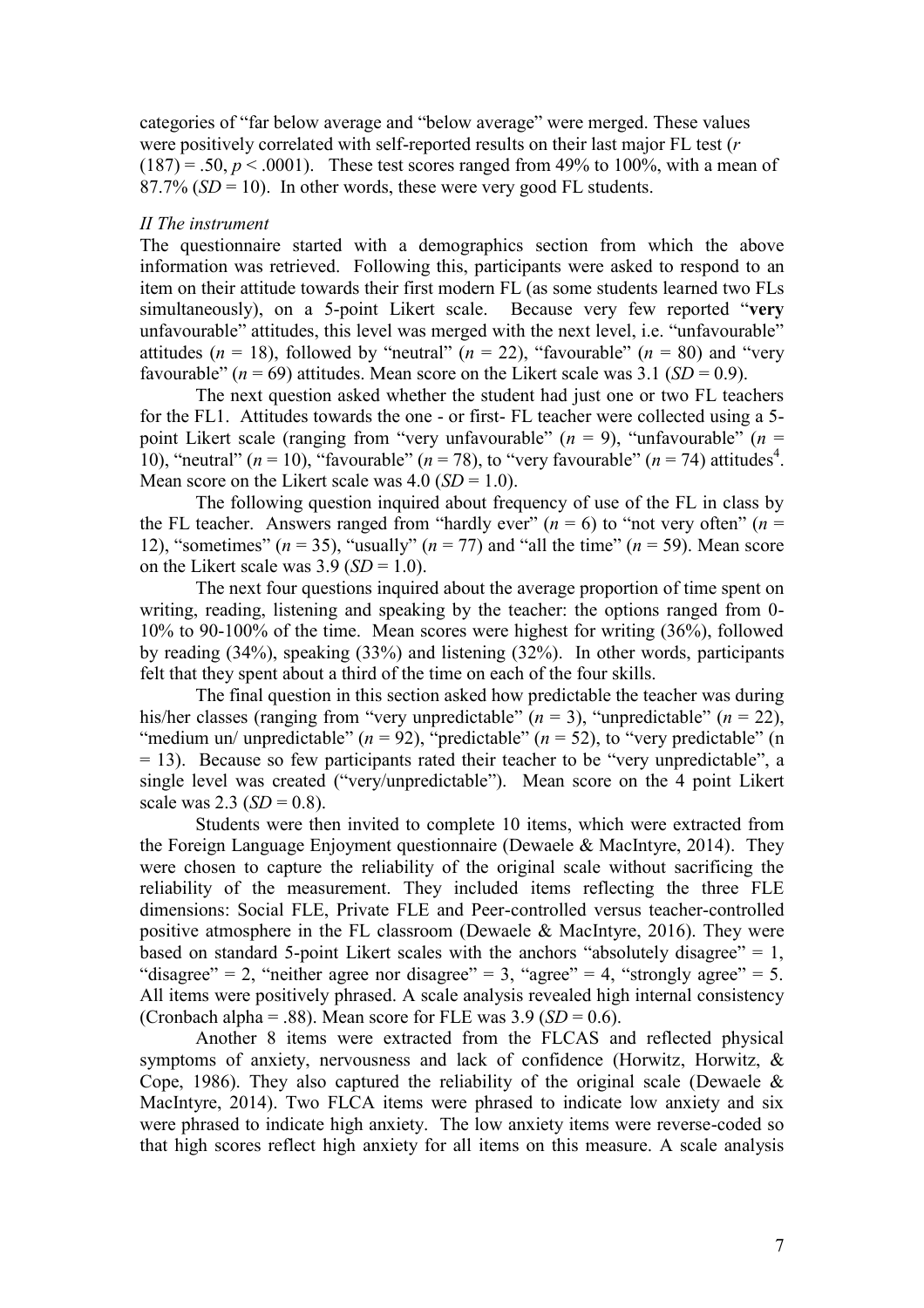revealed high internal consistency (Cronbach alpha = .85). Mean score for FLCA was 2.4 ( $SD = 0.8$ ).

The questionnaire was completely anonymous: no names of participants or their teachers were collected. After the research design and questionnaire obtained approval from the Ethics Committee of the School of Social Sciences, History and Philosophy at Birkbeck, University of London, the headmasters of Westminster School and Dame Alice Owen's School were contacted to obtain their approval. The first author presented the research design to the FL teachers at Dame Alice Owen's, the second author did the same with his colleagues at Westminster School. Consent was obtained in two stages: parents were contacted by the school to explain that their children would be contacted to participate in a survey on affective variables in the foreign language classroom. They were invited to contact the researchers to obtain extra information. A couple of parents did so, and none opted out of the survey. Next, the parents received an email in which they were asked to invite their child to participate in the study. The student's individual consent was obtained at the start of the survey. The questionnaire was posted online using Googledocs.

# **V Results**

#### *I The relationship between FLE and FLCA*

A Pearson correlation analysis revealed a significant negative correlation between FLE and FLCA  $(r (188) = -.194, p < .007)$ . In other words, higher levels of FLE seem to be linked to lower levels of FLCA but both dimensions share only 3.8% of variance, a small effect size (cf. Plonsky & Oswald, 2014: 889).

#### *II Learner-internal variables*

One-way ANOVAs revealed that age had no effect on FLCA  $(df(6, 189), F = .6, p =$ *ns*) but did have a significant effect on FLE ( $df$ (6, 189),  $F = 4.0$ ,  $p < .001$ ,  $eta^2 =$ .118), Cohen's *d* = .73 which represents a medium effect size (Plonsky & Oswald,  $2014$ <sup>5</sup>. Mean scores for participants in each subgroup are presented in figure 1.

#### INSERT FIGURE 1

Two independent t-tests revealed that the 49 female participants scored higher than the 140 males on FLE: (Females *Mean* = 4.2,  $SD = 0.5$ ; Males *Mean* = 3.8,  $SD =$ 0.6). Female participants also scored higher on FLCA: (Females *Mean* = 2.6, *SD* = 0.9; Males  $Mean = 2.3$ ,  $SD = 0.7$ ). These differences were significant for FLE ( $df =$ 187,  $t = 3.7$ ,  $p < .0001$ , Cohen's  $d = 0.54$ ,  $r^2 = 0.07$ ) and for FLCA ( $df = 187$ ,  $t = 2.5$ ,  $p$  $<$  .014 Cohen's  $d = 0.37$ ,  $r^2 = 0.03$ ) respectively). According to Plonsky and Oswald (2014) these are small effect sizes.

One-way ANOVAs showed that the number of languages known to the participants was unrelated both to FLE and FLCA ( $df(5, 185)$ ,  $F = 1.6$ ,  $p = ns$  and  $df$  $(5, 185)$ ,  $F = 1.9$ ,  $p = .09$  respectively).

One-way ANOVAs showed a significant effect of level in the FL on both FLE and FLCA. More advanced FL learners reported significantly more FLE (*df* (3, 185),  $F = 4.4$ ,  $p < .005$ ,  $eta^2 = .066$ , Cohen's  $d = .53$ , a small effect size and significantly less FLCA (*df* (3, 185), *F* = 12.3, *p* < .0001, *eta<sup>2</sup>* = .166, Cohen's *d* = .89 - a medium to large effect size (Plonsky & Oswald, 2014) (see figures 2 and 3). Post-hoc Gabriel tests<sup>6</sup> only showed significant differences in FLE between those who labelled themselves as low intermediate and intermediate  $(p < .013)$ . Lower-intermediate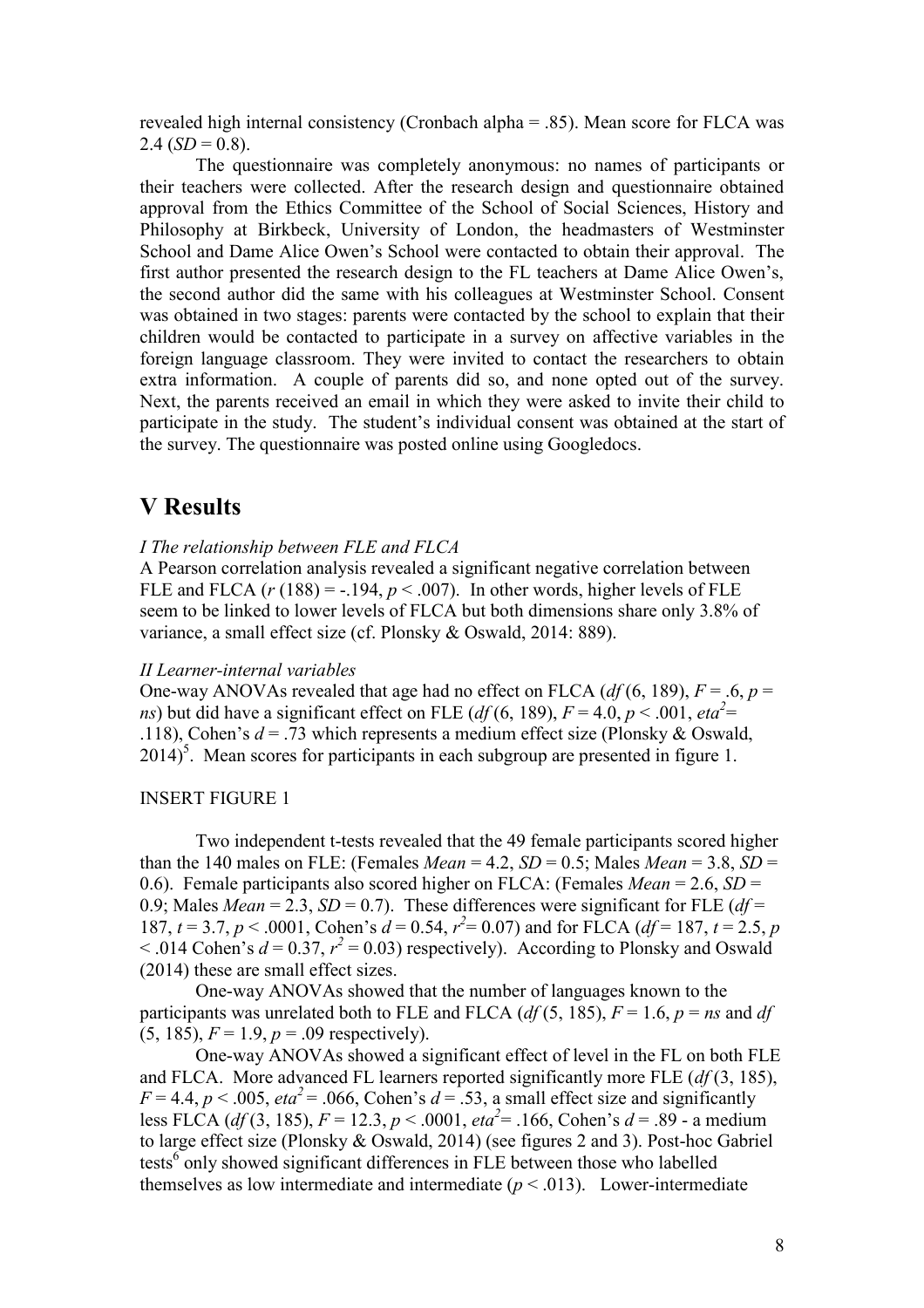learners reported significantly more FLCA than high intermediate (*p* < .0001) and advanced learners  $(p < .002)$ . High intermediate learners were significantly less anxious than the low intermediate and intermediate groups (both  $p < .0001$ ). INSERT FIGURES 2 AND 3

Relative standing among peers in the FL classroom was also significantly linked to FLCA (*df* (3, 185), *F* = 13.4, *p* < .0001, *eta<sup>2</sup>* = .076, Cohen's *d* = .57 - a small effect size (Plonsky & Oswald, 2014) (see figure 4), but not to FLE ( $df(3, 185)$ ,  $F =$ 2.3,  $p = ns$ ). Post-hoc Gabriel tests showed that participants who felt below average compared to peers in their class reported more FLCA than those who felt above or far above average ( $p < .002$  and  $p < .0001$  respectively). Participants who felt average also suffered more from FLCA than those who felt above or far above average (all *p* < .0001).

### INSERT FIGURE 4

The attitude towards the FL was found to have a significant effect on FLE (*df* (3, 185),  $F = 24.8$ ,  $p < .0001$ ,  $eta^2 = .287$ , Cohen's  $d = 1.27$ , which is a large effect size (see figure 5), and on FLCA ( $df(3, 185)$ ,  $F = 4.0$ ,  $p < .009$ ,  $eta^2 = .069$ , Cohen's  $d =$ .54 - a small effect size (Plonsky & Oswald, 2014) (see figure 6). Post-hoc Gabriel tests showed significant differences in FLE between those with (very) unfavourable attitudes towards the FL and those with favourable  $(p < .002)$  and very favourable attitudes ( $p < .0001$ ). Those with very favourable attitudes had significantly higher FLE scores than the three other groups (all  $p < .0001$ ). Differences in FLCA were only significant between those with the most negative and the most positive attitudes towards the FL  $(p < .019)$ . It was marginally significant between those with favourable and very favourable attitudes ( $p = .064$ ).

#### INSERT FIGURES 5 AND 6

#### *III Teacher-centred variables*

One-way ANOVAs showed that attitude towards the teacher had a significant effect on FLE (*df* (4, 184), *F* = 16.7, *p* < .0001, *eta<sup>2</sup>* = .267, Cohen's *d* = 1.2 - a large effect size (Plonsky & Oswald, 2014)- but had little effect on FLCA ( $df(4, 184)$ ,  $F = 2.3$ , *p* = .06). Unsurprisingly, more positive attitudes corresponded with higher levels of FLE (see figure 7). Post-hoc Gabriel tests showed significant differences in FLE between the group of participants with very unfavourable attitudes towards their teacher and all other groups (all  $p < .018$  or smaller). Similarly, the group of participants with very favourable attitudes towards their teacher reported significantly higher FLE than all other groups (all  $p < .001$  or smaller).

#### INSERT FIGURE 7

The frequency with which a teacher used the FL in class had a significant positive effect on FLE (*df* (4, 184),  $F = 6.2$ ,  $p < .0001$ ,  $eta^2 = .118$ , Cohen's  $d = .73$  - a medium effect size (Plonsky & Oswald, 2014) - but did not affect FLCA (*df* (4, 184),  $F = 0.7$ ,  $p = ns$ ). In other words, more frequent FL use by the teacher was linked to a linear increase in levels of FLE among students (see figure 8). Post-hoc Gabriel tests revealed significant differences in FLE between teachers that used the FL hardly ever and those who used it usually ( $p < .036$ ) or all the time ( $p < .006$ ). Similarly, at the other end of the scale, students who had teachers that used the FL all the time had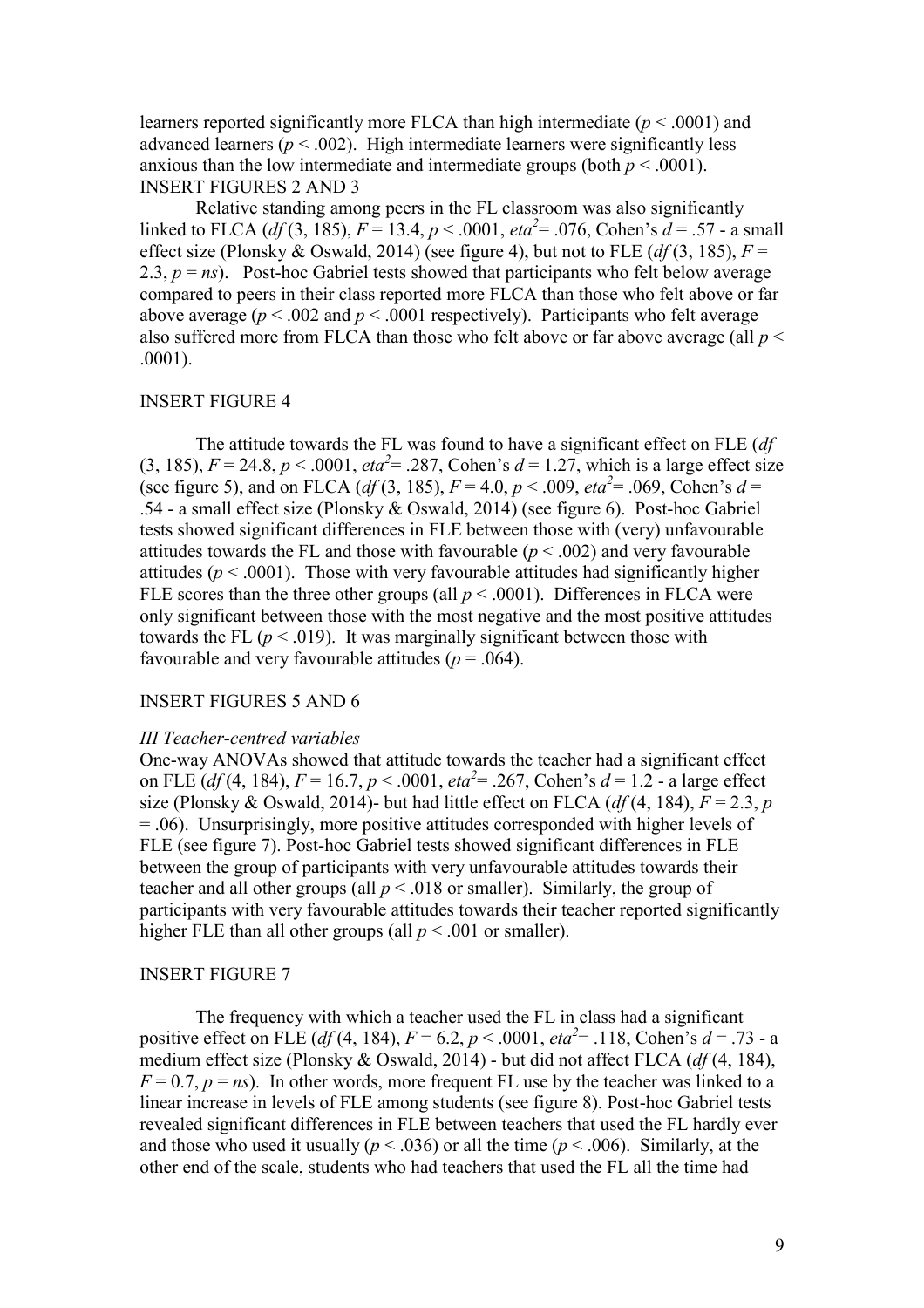significantly higher FLE scores than students with teachers who used the FL hardly ever ( $p < .006$ ), not very often ( $p < .001$ ) and sometimes ( $p < .024$ ). INSERT FIGURE 8

The proportion of time that students spent on reading, writing and listening turned out to be unrelated to levels of FLE and FLCA. However, the amount of time students spent speaking the FL was positively linked to FLE ( $df$  (6, 182),  $F = 2.5$ ,  $p <$ .023,  $eta^2 = 0.076$ , Cohen's  $d = .57$  - halfway between a small and a medium effect size (Plonsky & Oswald, 2014) - but not to FLCA ( $df(6, 182)$ ,  $F = 0.9$ ,  $p = ns$ ). Levels of FLE increased gradually with more time spent on speaking and topped off at 50-60% of the time dedicated to this activity, after which it dropped off sharply (see figure 9). However, post-hoc Gabriel tests revealed no significant differences in FLE between the different groups.

INSERT FIGURE 9

Teacher predictability was found to have no effect on FLCA ( $df(3, 185)$ ,  $F =$ .2,  $p = ns$ ) but did have a significant negative effect on FLE ( $df(3, 185)$ ,  $F = 3.9$ ,  $p <$ .001,  $eta^2 = 0.06$ , Cohen's  $d = 0.50$  - small effect size (Plonsky & Oswald, 2014) (see figure 10). Higher levels of predictability were linked to lower levels of FLE. Posthoc Gabriel tests revealed only marginal differences in FLE between those who described their teacher as medium un/predictable and those who found their teacher to be predictable ( $p = .058$ ) or very predictable ( $p = .076$ ). INSERT FIGURE 10

# **VI Discussion**

The first research question addressed the relationship between FLE and FLCA. A small but significant negative relationship was found, with the dimensions sharing less than 4% of variance. This confirms the pattern in Dewaele and MacIntyre (2014), where the amount of shared variance was bigger (13%). The low amount of shared variance in the present study can be interpreted as further evidence that enjoyment and anxiety are separate dimensions. In other words, while participants who score high on FLE will tend to score low on FLCA, it is also possible for individuals to score high -or low- on both dimensions. Simona, a participant in Dewaele, MacIntyre, Boudreau and Dewaele (2016), reported such an ambiguous experience of high anxiety and high enjoyment: "We were supposed to have a 2 minute speech before our peers and our professor on a topic we chose (…) at first I was a bit nervous and felt my heart pounding, but it felt great standing there and expressing my opinion and knowing that all of the other students are listening to you with attention" (p. 53).

A quick look at the overview of the effects in table 1 shows that **learnerinternal** variables (e.g., age, gender, FL proficiency levels and attitudes) were more often linked with FLE and FLCA than the **teacher-centred** variables (e.g., attitude towards teachers, teachers' FL use, predictability), and that the effects of learnerinternal variables were more strongly significant and explained a greater amount of variance in the two dependent variables (see table 1).

#### INSERT TABLE 1

The results for age follow the pattern reported in Dewaele and MacIntyre (2014) with older learners in that study (i.e. those in their thirties, forties, fifties and sixties) reporting higher levels of FLE than younger learners. The relationship in the present study was not linear however: the fourteen and fifteen year-olds seemed to enjoy their FL classes least of all. The explanation may lie with the organisation of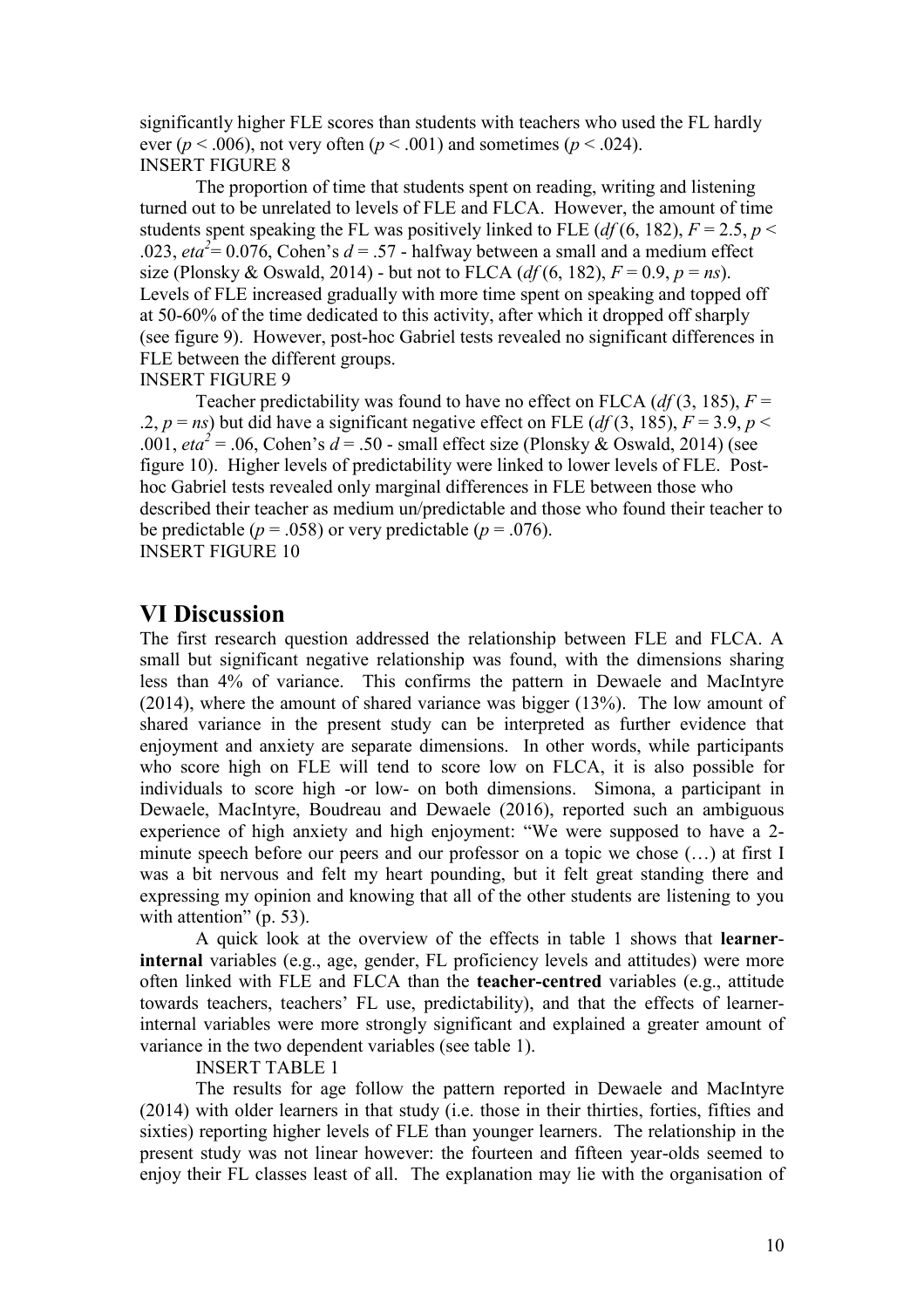the British FL curriculum. The looming GCSE and A-level exams force teachers to prepare students for the exams and to "teach to the test", producing what is referred to in the literature on assessment and learning as a "negative backwash effect" (see Ahmad & Rao, 2012). This undoubtedly has a negative effect on FLE. The same phenomenon could be expected for older, more advanced learners who sit their Alevel exams. However, this effect appears to be overridden by students' increased motivation to study the FL, which they have deliberately chosen to pursue at that stage. This group of students is more likely to enjoy the FL classes. When pupils in the UK move from eight or nine subjects at age 15 to three or four in their final two years of schooling, they are generally choosing subjects that they most enjoy and the skills acquired hitherto are employed in developing greater learner autonomy and an engagement in more challenging tasks relevant to their chosen path. Other independent variables undoubtedly affect the overall picture, such as significantly reduced class sizes, more informal pupil-teacher relationships and greater maturity.

The gender effects uncovered in Dewaele and MacIntyre (2014) and Dewaele, MacIntyre, Boudreau and Dewaele (2016) were replicated here. The female students reported both more FLE and more FLCA than their male peers. The findings were interpreted as an indication that the female learners were more emotionally involved in the FL learning, experiencing more emotional highs and lows than their male peers.

No significant relationship emerged between the degree of multilingualism and the dependent variables. This could be linked to fact that the present cohort was already highly multilingual (an average of 4 languages) so that the knowledge of extra FLs may have made no further difference. Because this result is difficult to interpret, it should not be taken to indicate that multilingualism and FLE/FLCA are unrelated but rather that the study did not produce evidence that they are related.

More experienced FL learners reported both more FLE and less FLCA, reflecting the finding in Dewaele and MacIntyre (2014). The biggest jump in FLE and concomitant drop in FLCA was situated between those reporting intermediate and those reporting high intermediate levels in the FL. One possible explanation is that the activities that these learners engage in become intrinsically more motivating, as their newly acquired skills allow them to take on more challenging task including more autonomy.

The relative standing among peers in the FL class, found to be strongly positively correlated with the students' most recent test results, had a significant negative effect on FLCA, but no effect on FLE. The awareness of not being as good as the peers is an obvious source of social anxiety. However, feeling stronger than the peers did not increase participants' FLE. Dewaele and MacIntyre (2014) found that higher relative standing was linked to both more FLE and less FLCA.

Unsurprisingly, students who had a more positive attitude towards the FL reported both significantly more FLE and less FLCA. These students may have developed a stronger motivation to master the FL and a more burning desire to invest the time and effort needed to reach that goal.

The aim of the present study was to complement learner-internal variables with the specific effects of one regional context, namely the teacher and the FL classroom practices in two Greater London schools. The finding that there is a positive relationship between positive attitudes towards the teacher and FLE was expected. A well-loved teacher can boost the enthusiasm of students during classes (Dörnyei & Csizér, 1998; Gardner, 1985). Enthusiastic students are more likely to find themselves in a state of flow (Czimmermann & Piniel, 2016; Dewaele, 2015), which can boost their actual -and self-perceived- performance in the FL. More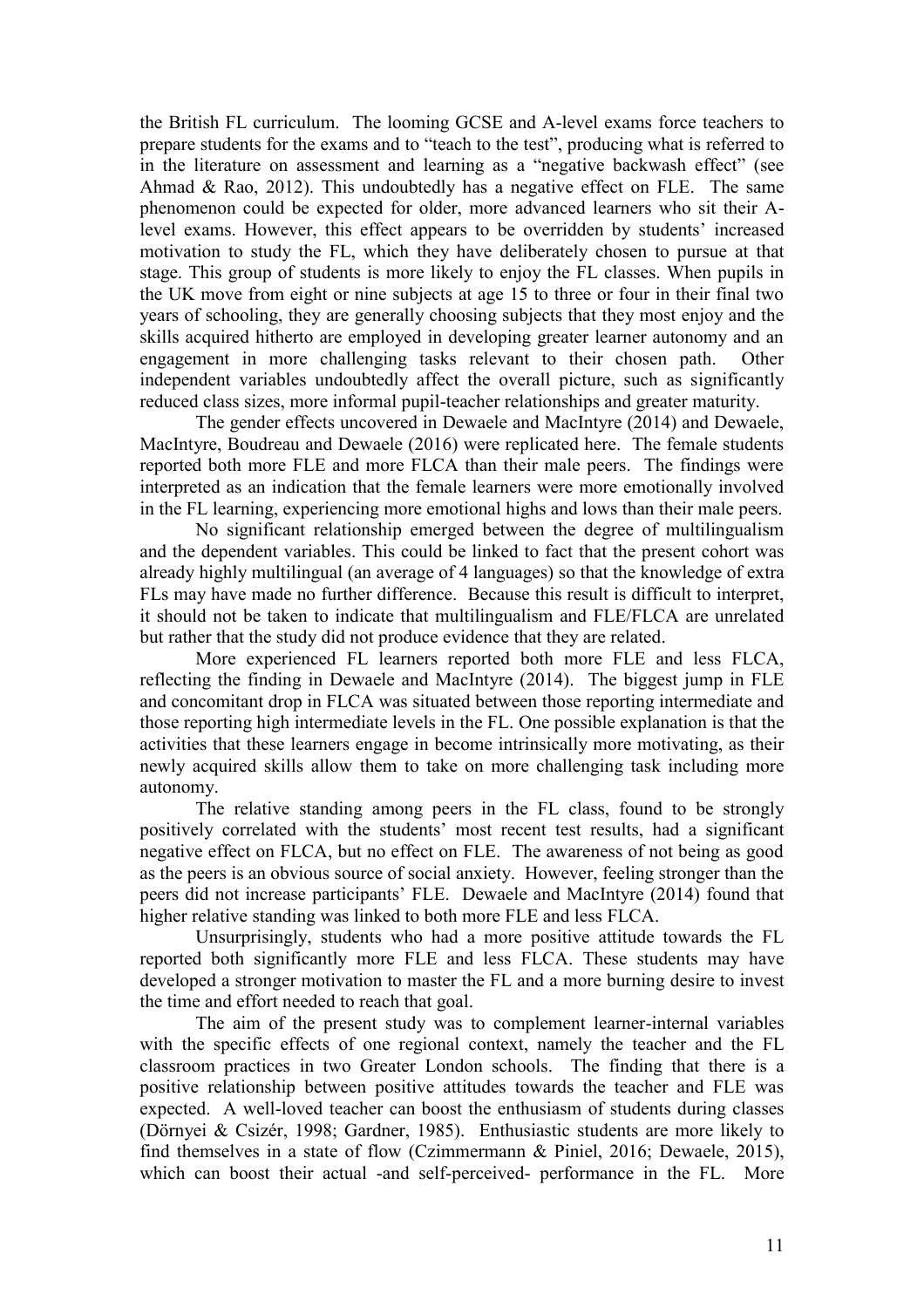surprising was the finding that the attitude towards the teacher was unrelated to FLCA. In other words, students were equally anxious with much-loved and lessloved teachers, which suggest that well-loved teachers can create anxiety, but not necessarily more or less anxiety than other teachers - as indicated by a lack of significant differences. The present study showed that there are various sources of anxiety including peer relationships, attitudes, proficiency but previous research has highlighted the effect of variables, including personality traits, types of evaluations, curriculum (Dewaele, 2013; Gregersen & MacIntyre, 2014; Horwitz, 2017). Even if the teachers in the present study did not seem to cause heightened anxiety, some teachers do, consciously or unconsciously cause anxiety. Those who cause unusually high levels of anxiety should actually be concerned and adapt their behaviour in an attempt to reduce its negative effects.

An interesting finding was also that more FL use by the teacher was linked to more FLE, but not to more FLCA. The debate on the optimal use of the L1 and the FL in the FL classroom is on-going (Ellis, 2012). There seems to be agreement that maximising FL use is good wherever possible, but that occasional L1 use can be very effective (Nation, 2003). Being forced to use the FL can be a source of embarrassment for beginning and shy learners (Nation, 2003). We do keep in mind that our results might not apply to the more general FL learner population. Our participants were very good FL students in selective schools. They were therefore more likely to enjoy the challenge of having to function in the FL with little L1 use.

Only one type of activity was linked to higher levels of FLE: students who reported more time speaking the FL also enjoyed their FL classes more, up to sixty per cent of the time – after which there is a dip. The non-linear relationship indicates that more is better  $-$  up to a point, but that the optimal amount of time spent on speaking is relatively high. This could be linked to the fact that flow experiences, which are inherently enjoyable, typically involve speaking in the FL classes with peers and teacher listening – as the experience of Simona referred to in Dewaele et al. (2016) illustrated. Listening, reading and writing may be less prone to experiences of flow. The lack of a statistical effect for these three skills is related to the fact that there was no clear agreement on what the "optimal" proportion of time would be. The lack of effects of time spent on the four skills on FLCA shows that how much time teachers choose to spend on the various skills does not affect how anxious students feel in the FL classroom.

We are aware that since our research design was non-experimental, we cannot automatically assume that teachers "cause" variation in FLE because it could be argued that student behaviour is antecedent. Some students may experience less FLE because of various reasons. Teachers give grades that reflect the lack of investment, which further lowers students' FLE and could boost their FLCA. It is important to point out that we identified relationships between variables without claiming direct causality. We also avoided claims about the extent to which FLE or FLCA could predict un/successful FL learning.

The third research question focused on the pedagogical implications for teachers of good FL students (as we do not claim that our sample is a representative sample of the general FL student population). First and foremost, we recommend that teachers should focus on making their classes enjoyable, because our findings noted a strong relationship between what teachers actually do in their classrooms and the extent to which FL students enjoy the FL learning. According to previous literature on L2 education, there are a number of activities to this end (Dörnyei & Csizér, 1998; Dörnyei & Kubanyiova, 2014; Dörnyei & Murphy, 2003). For example, it has been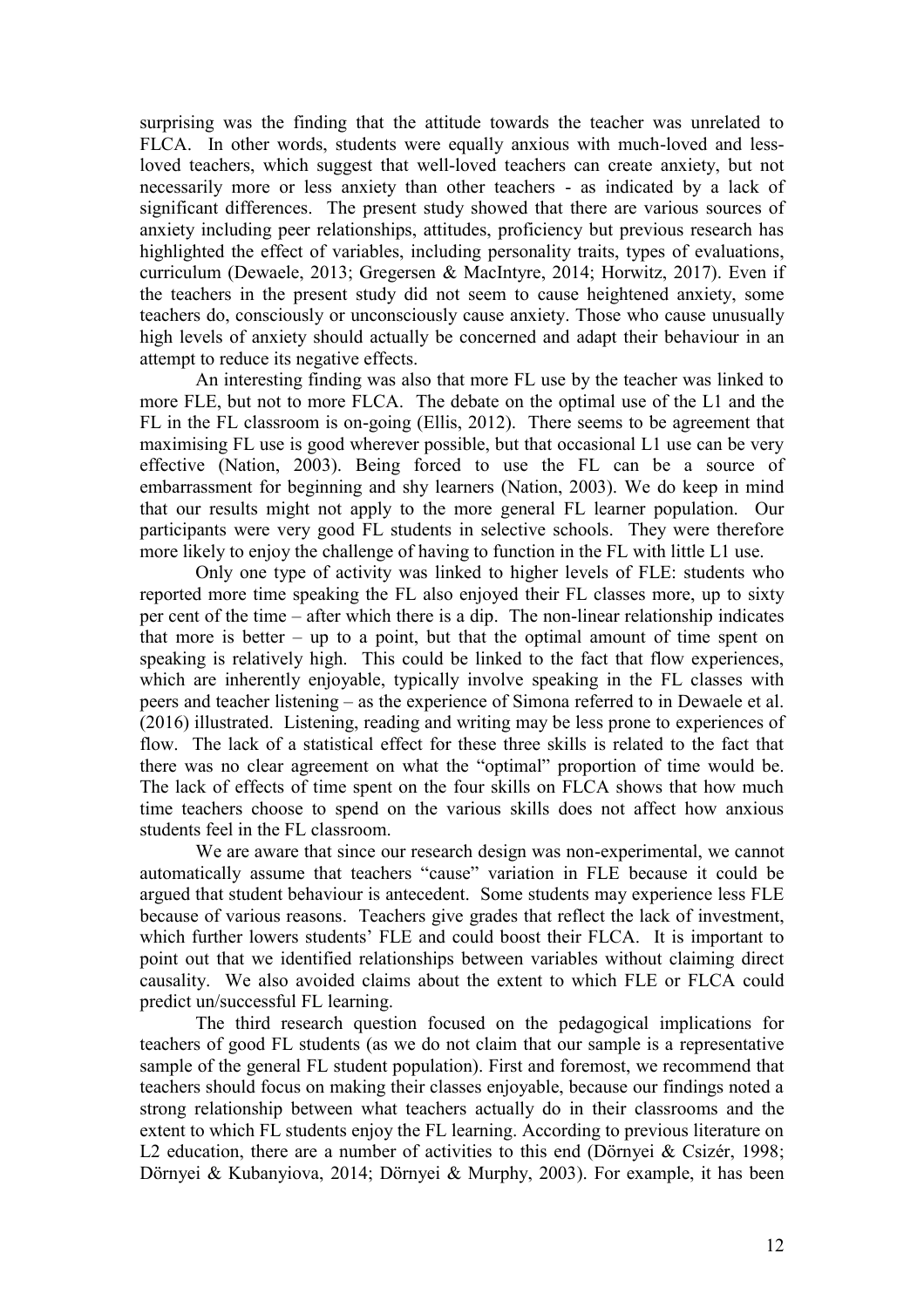shown that students' enjoyment can be positively influenced by student-centred activities where they can have freedom on how to learn the FL in alignment with their own interests (Dewaele & MacIntyre, 2014). Another crucial technique is to make FL classroom environments adequately unpredictable, surprising and challenging for students (Dewaele, 2015).

In contrast, teachers should not be overly concerned about FLCA as they do not appear to be the main cause of it. Rather, FL students' anxiety **in our sample** seemed to be related to their general FL proficiency and attitude towards FL, regardless of their immediate FL learning experience with teachers. In fact, FLCA might be an phenomenon that has unduly monopolized the attention of researchers. Gardner's (1985) motivation construct acknowledged the existence of both negative and positive emotions in the learner – it seems surprising that the negative emotions have attracted most research attention. Just like the deficit view of learners in the 1960s, when the exclusive focus was on the errors that they produced, researchers on affective variables have for too long remained obsessed with learners' negative emotions. Importantly, our findings suggest that insights from Schumann (1978), Krashen (1982), and Arnold (1999) about the role of affect were right and that Positive Psychology can help us further to gain a more balanced view of the emotions that drive FL (cf. Dewaele, MacIntyre, Boudreau, & Dewaele, 2016; MacIntyre, Gregersen & Mercer, 2016; MacIntyre & Mercer, 2014).

It is important to mention the fact that a self-selection bias may have skewed the results towards a more positive portrayal of the FL learning. Although all FL students in both schools were contacted through their parents, only a fraction filled out the online questionnaire. It is likely that those who did not feel strongly about their FL classes were less willing to spend 20 minutes filling out a detailed questionnaire about their FL classroom experiences. While this may seem like a drawback, it is in fact also strength. Indeed, Wilson and Dewaele (2010) reported that the feedback from volunteer FL participants is of much better quality than from participants who were forced to fill out a questionnaire. Our findings may thus not be generalised to the whole FL population, but it gives us a very good panorama of those who probably best described as "good language learners".

# **VII Conclusion**

Our British secondary school learners reported significantly higher levels of FLE than FLCA, with a weak negative relationship between both. It confirms the observation that FLE does not represent the positive pole of some generic emotion dimension with anxiety at the negative pole. FLE and FLCA are independent emotion dimensions with a very small amount of overlap. This means that students could score high, or low, on both dimensions. The pedagogical implication is that teachers' attempts to reduce FLCA will not automatically boost student' FLE.

Positive attitudes towards the FL, the FL teacher, a lot of FL use by the teacher in class, a strong proportion of time spent by students on speaking, a higher relative standing among peers in the FL class and a relative advanced stage of development of the FL all contributed to higher levels of FLE.

Fewer variables were linked to lower levels of FLCA, namely positive attitudes towards the FL, higher relative standing among peers in the FL and a relative advanced stage of development of the FL. The striking difference between the dimensions of FLE and FLCA is that the latter dimension seems much less related to teacher and teacher practices than FLE.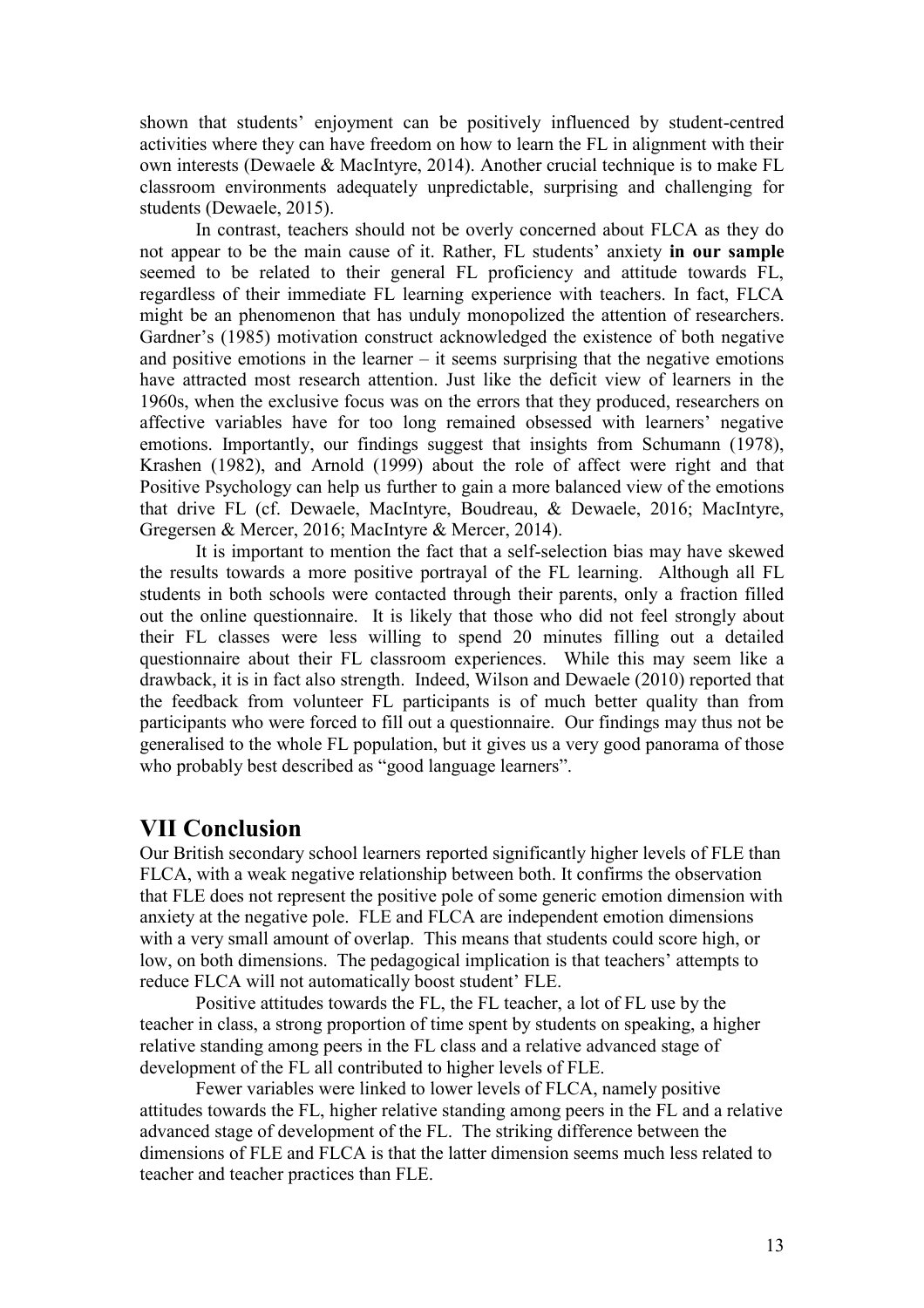We conclude that effective teachers fuel learners' enthusiasm and enjoyment and do not spend too much time worrying about their FLCA. This includes the creation of friendly low-anxiety environments without fixating on single negative emotions. Metaphorically, we suggest that teachers should seek to light the students' fire by being engaging, by creating interest in the FL and by using it a lot in class rather than worry too much about students feeling cold. Once the right emotional temperature is reached, students will forget about the cold and will jump into action, reaching their own optimal temperature. The advice is not new but the evidence to support the argument certainly is.

#### **Acknowledgments**

We would like to thank Dr Davison, the Headteacher, the Head of Languages, Ms Davies and the teachers of Dame Alice Owen's as well as the Head Master of Westminster School, Mr Derham, the Head of Languages and the language teachers for allowing us to contact their FL students. Thanks also to the students' parents and the students themselves for their collaboration in this project.

### **References**

- Ahmad, S., & Rao, C. (2012). A review of the pedagogical implications of examination washback. *Research on Humanities and Social Sciences, 2,* 11-20.
- Arnold, J. (1999). (Ed.) *Affect in Language Learning.* Cambridge: Cambridge University Press.
- Arnold, J. (2011). Attention to affect in language learning. *Anglistik. International Journal of English Studies*, *22*, 11-22.
- Arnold, J., & Fonseca, C. (2007). Affect in teacher talk. In B. Tomlinson (Ed.), *Language Acquisition and Development* (pp. 107-121). London: Continuum.
- Avila-López, J. (2015). Didáctica de la emoción: De la investigación al aula de ELE. *MARCO ELE: Revista de Didáctica Español Lengua Extranjera*, *21*, 1-71.
- Baider, F., Cislaru, G. & Coffey, S. (2015). Apprentissage, enseignement et affects. *Le langage et l'homme, 50* (L1), 3-6.
- Berdal-Masuy, F. & Pairon, J. (2015). Affects et acquisition des langues. *Le langage et l'homme*, *50* (L2), 3-8.
- Borg, S. (2006). The distinctive characteristics of foreign language teachers. *Language Teaching Research, 10*, 3-32.
- Chastain, K. (1975). Affective and ability factors in second language acquisition. *Language Learning, 25*, 153-161.
- Czimmermann, E., & Katalin P. (2016). Advanced language learners' experiences of flow in the Hungarian EFL classroom. In P. D. MacIntyre, T. Gregersen, & S. Mercer (Eds.), *Positive Psychology in SLA* (pp. 193-214). Bristol: Multilingual **Matters**
- Dewaele, J.-M. (2005). Investigating the psychological and the emotional dimensions in instructed language learning: Obstacles and possibilities. *Modern Language Journal, 89*, 367-380.
- Dewaele, J.-M. (2009). Individual differences in Second Language Acquisition. In W. C. Ritchie & T. K. Bhatia (Eds.), *The New Handbook of Second Language Acquisition.* Bingley (UK): Emerald, pp. 623-646.
- Dewaele, J.-M. (2010). The perception of French by native speakers and advanced L2, L3 and L4 learners. In V. Regan & N. Chasaide (Eds.), *Language Practices and Identity Construction in French* (pp. 133-156)*.* Bern: Peter Lang.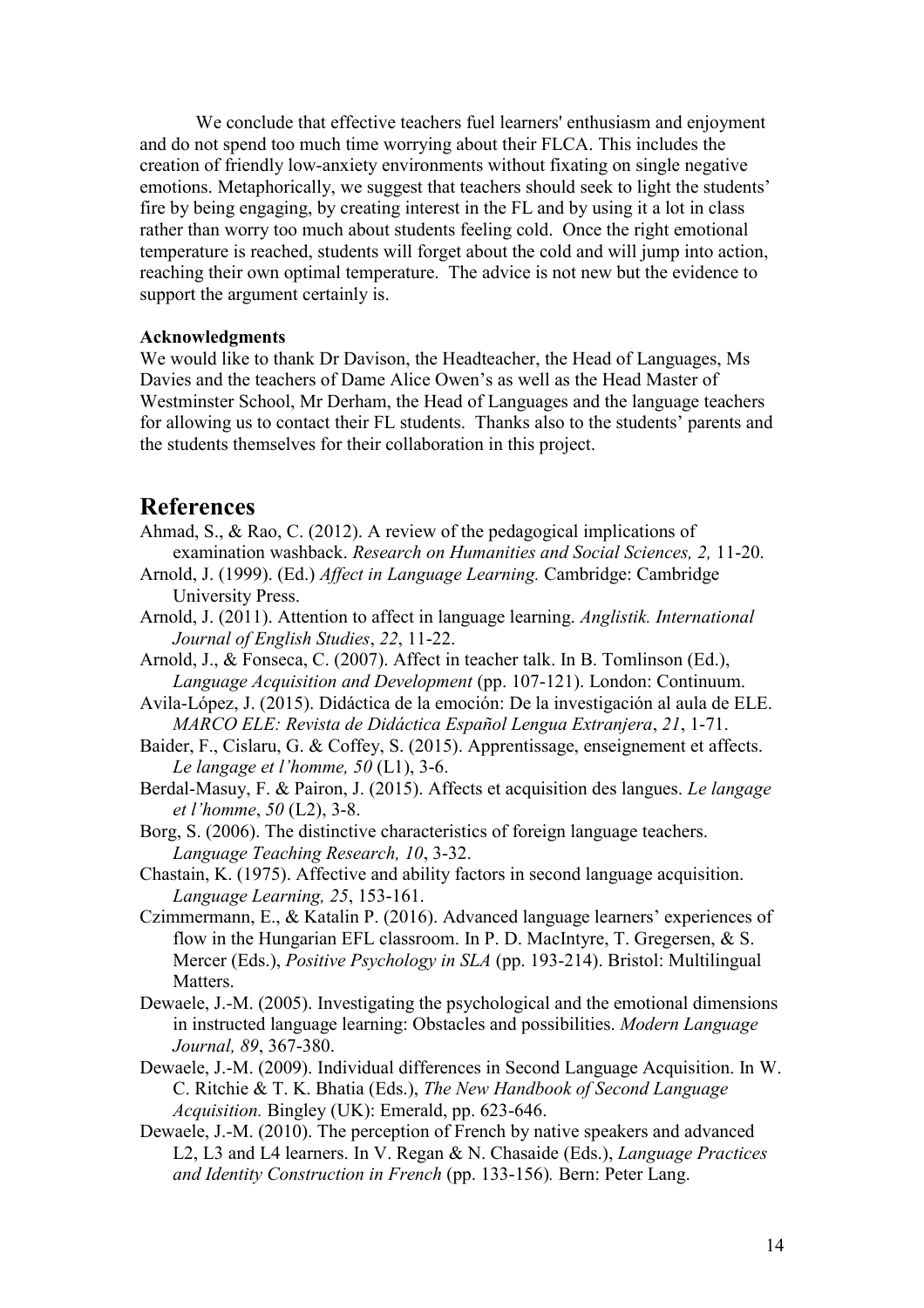- Dewaele, J.-M. (2011). Reflections on the emotional and psychological aspects of foreign language learning and use. *Anglistik. International Journal of English Studies*, *22*, 23-42.
- Dewaele, J.-M. (2013). The link between Foreign Language Classroom Anxiety and Psychoticism, Extraversion, and Neuroticism among adult bi- and multilinguals. *The Modern Language Journal*, 97 (3), 670-684.
- Dewaele, J.-M. (2015). On emotions in foreign language learning and use. *The Language Teacher, 39,* 13-15.
- Dewaele, J.-M., & MacIntyre, P. D. (2014). The two faces of Janus? Anxiety and Enjoyment in the Foreign Language Classroom. *Studies in Second Language Learning and Teaching, 4,* 237-274.
- Dewaele, J.-M., & MacIntyre, P. D. (2016). Foreign Language Enjoyment and Foreign Language Classroom Anxiety. The right and left feet of FL learning? In P. D. MacIntyre, T. Gregersen, & S. Mercer (Eds.), *Positive Psychology in SLA*  (pp. 215-236). Bristol: Multilingual Matters.
- Dewaele, J.-M., MacIntyre, P. D., Boudreau, C., & Dewaele, L. (2016). Do girls have all the fun? Anxiety and Enjoyment in the Foreign Language Classroom. *Theory and Practice of Second Language Acquisition*, *2* (1), 41–63.
- Dörnyei, Z., & Csizér, K. (1998). Ten commandments for motivating language learners: Results of an empirical study. *Language Teaching Research, 2,* 203- 229.
- Dörnyei, Z., & Kubanyiova, M. (2014). *Motivating learners, motivating teachers: Building vision in the language classroom*. Cambridge: Cambridge University Press.
- Dörnyei, Z., & Murphy, T. (2003). *Group dynamics in the language classroom.* Cambridge: Cambridge University Press.
- Dörnyei, Z., & Ryan, S. (2015). *The psychology of the second language learner revisited.* New York: Routledge.
- Dulay, H., & Burt, M. (1977). Remarks on creativity in language acquisition. In M. Burt, H. Dulay, & M. Finnochiaro (Eds.) *Viewpoints on English as a Second Language* (pp. 95-126). New York: Regents.
- Ellis, R. (2012). *Language teaching research and language pedagogy.* Chichester, UK: Wiley-Blackwell.
- Field, A. P. (2013). *Discovering statistics using IBM SPSS Statistics: And sex and drugs and rock 'n' roll.* London: Sage (4th ed.).
- Fredrickson, B. L. (2003). The value of positive emotions. *American Scientist, 91,* 330-335.
- Gardner, R. C. (1985). *Social psychology and second language learning: The role of attitudes and motivation*. London: Edward Arnold.
- Gregersen, T., & MacIntyre, P. D. (2014). *Capitalizing on Individual Differences: From Premise to Practice.* Bristol: Multilingual Matters.
- Horwitz, E. K. (2010). Foreign and second language anxiety. *Language Teaching, 43*, 154-167.
- Horwitz, E. K. (2017). On the misreading of Horwitz, Horwitz, and Cope (1986) and the need to balance anxiety research and the experiences of anxious language learners. In C. Gkonou, M. Daubney & J.-M. Dewaele (Eds.), *New Insights into Language Anxiety: Theory, Research and Educational Implications* (pp. 31-50)*.* Bristol: Multilingual Matters.
- Horwitz, E., Horwitz, M., & Cope, J. (1986). Foreign language classroom anxiety. *Modern Language Journal, 70,* 125-132.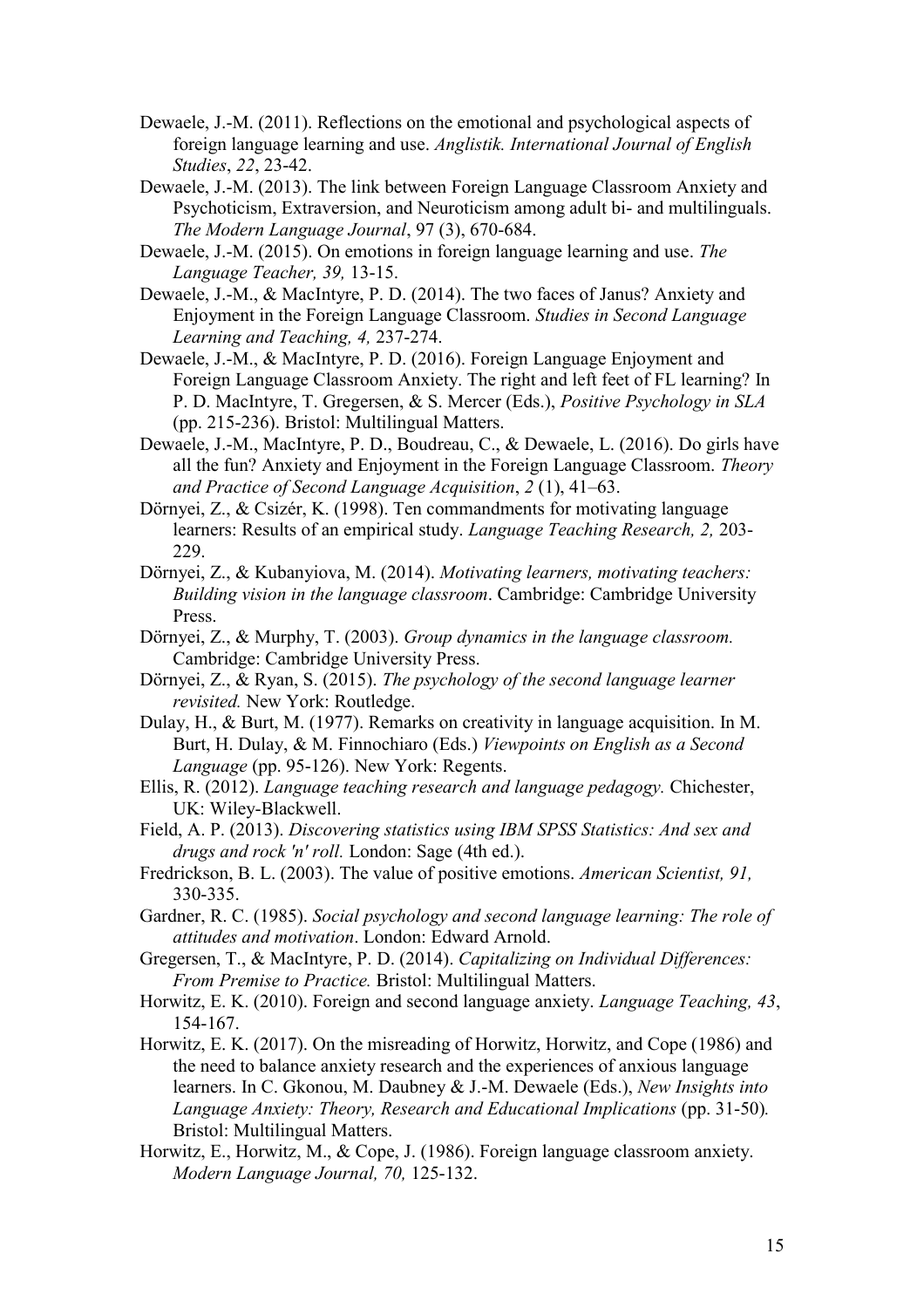- Kleinmann, H. (1977). Avoidance behavior in adult second language acquisition. *Language Learning, 27,* 93-107.
- Krashen, S. (1982). *Principles and practice in second language acquisition.* Oxford: Pergamon Press.
- MacIntyre, P. D. (2017). An overview of language anxiety research and trends in its development. In C. Gkonou, M. Daubney, & J.-M. Dewaele (Eds.), *New insights into language anxiety: Theory, research and educational implications* (pp. 11- 30). Bristol: Multilingual Matters.
- MacIntyre P., Gregersen T., & Mercer S. (Eds.) (2016). *Positive Psychology in SLA.* Bristol: Multilingual Matters.
- MacIntyre, P. D., & Gregersen, T. (2012). Emotions that facilitate language learning: The positive-broadening power of the imagination. *Studies in Second Language Learning and Teaching, 2*, 193-213.
- MacIntyre, P. D., & Mercer, S. (2014). Introducing positive psychology to SLA. *Studies in Second Language Learning and Teaching, 4,* 153-172.
- Mettewie, L. (2015). Apprendre la langue de « l'Autre » en Belgique: la dimension affective comme frein à l'apprentissage. *Le Langage et l'Homme*, L2, 23-42.
- Murphy, T. (2009). Some crucial elements of learning ecologies of linguistic contagion. In G. Goncalves et al. (Eds.) *New Challenges in Language and Literature* (pp. 129-147). Bello Horizonte: Faculdade de Letras da UFMG.
- Nation, P. (2003). The role of the first language in foreign language learning. *Asian EFL Journal, 5*, 1-8.
- Piccardo, E. (2013). Évolution épistémologique de la didactique des langues: la face cachée des émotions. *Lidil*, *48*, 17-36.
- Plonsky, L., & Oswald, F. L. (2014). How Big Is "Big"? Interpreting effect sizes in L2 research. *Language Learning, 64*, 878–912.
- Puozzo Capron, I. & Piccardo, E. (2013). "Au commencement était l'émotion": Introduction. *Lidil*, *48*, 5-16.
- Schumann, J. (1978). The acculturation model for second-language acquisition. In R. Gingras (Ed.), *Second-Language Acquisition and Foreign Language Teaching*  (pp. 27-50). Arlington, Virginia: Center for Applied Linguistics.
- Scovel, T. (1978). The effect of affect on foreign language learning: A review of the anxiety research. *Language Learning, 28*, 129-142.
- Williams, M., Burden, R.L., Poulet, G., & Maun, I. (2004). Learners' perceptions of their successes and failures in foreign language learning. *Language Learning Journal, 30*, 19-29.
- Wilson, R., & Dewaele, J.-M. (2010). The use of web questionnaires in second language acquisition and bilingualism research. *Second Language Research, 26*, 103–123.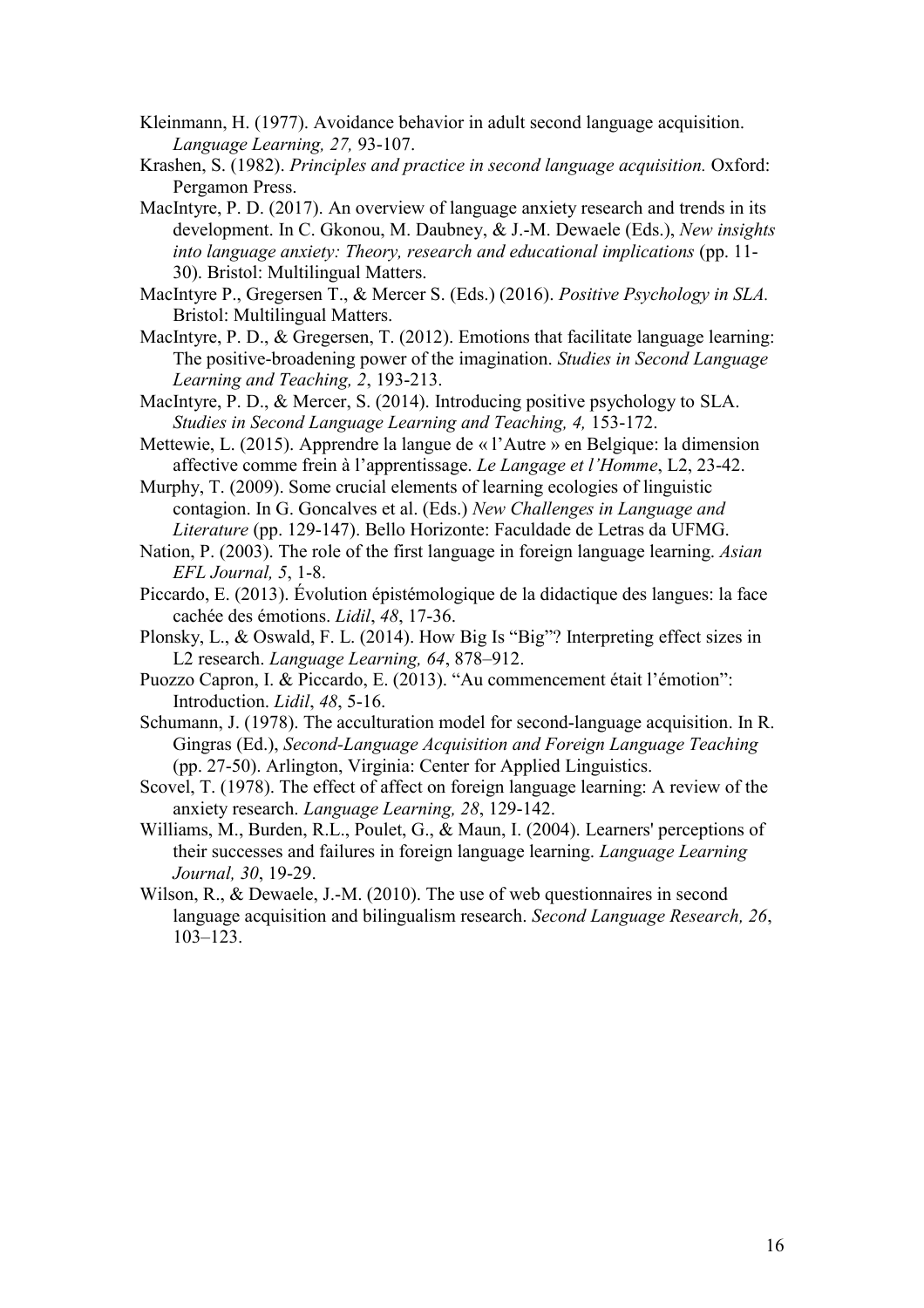| Variables                         | FLE. | FLCA |
|-----------------------------------|------|------|
| Age                               | ***  | ns   |
| Gender                            | ***  | *    |
| Multilingualism                   | ns   | ns   |
| FL level                          | **   | ***  |
| Relative standing                 | ns   | ***  |
| Attitude FL                       | ***  | **   |
| Attitudes towards teacher         | ***  | ns   |
| Frequency of use of FL by teacher | ***  | ns   |
| Time spent reading                | ns   | ns   |
| Time spent writing                | ns   | ns   |
| Time spent listening              | ns   | ns   |
| Time spent speaking               | *    | ns   |
| Predictability                    | **   | ns   |
|                                   |      |      |

Table 1: Overview of the effects on the independent variables on FLE and FLCA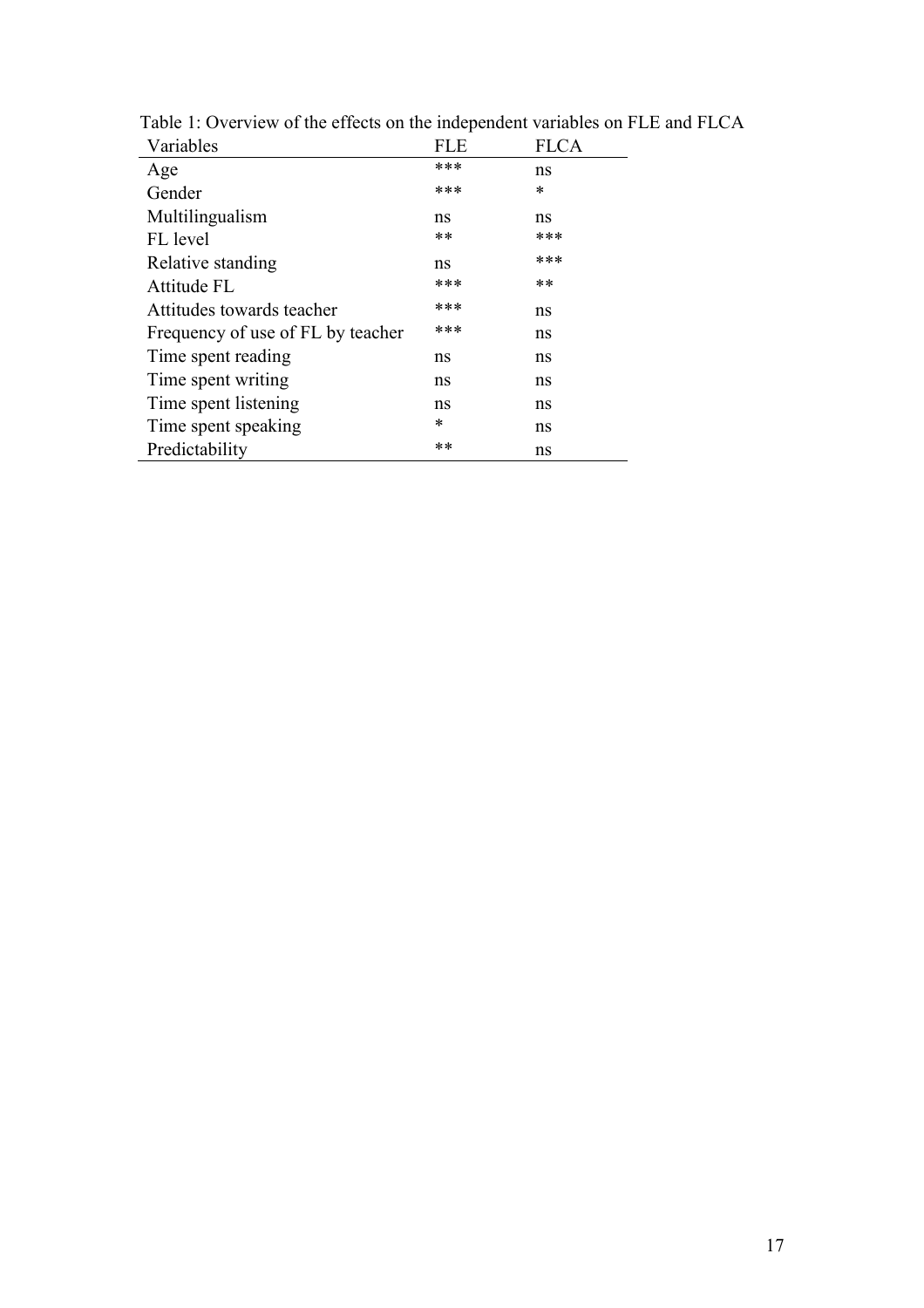Figure 1: The effect of age group on FLE



Figure 2: The effect of level in the FL on FLE

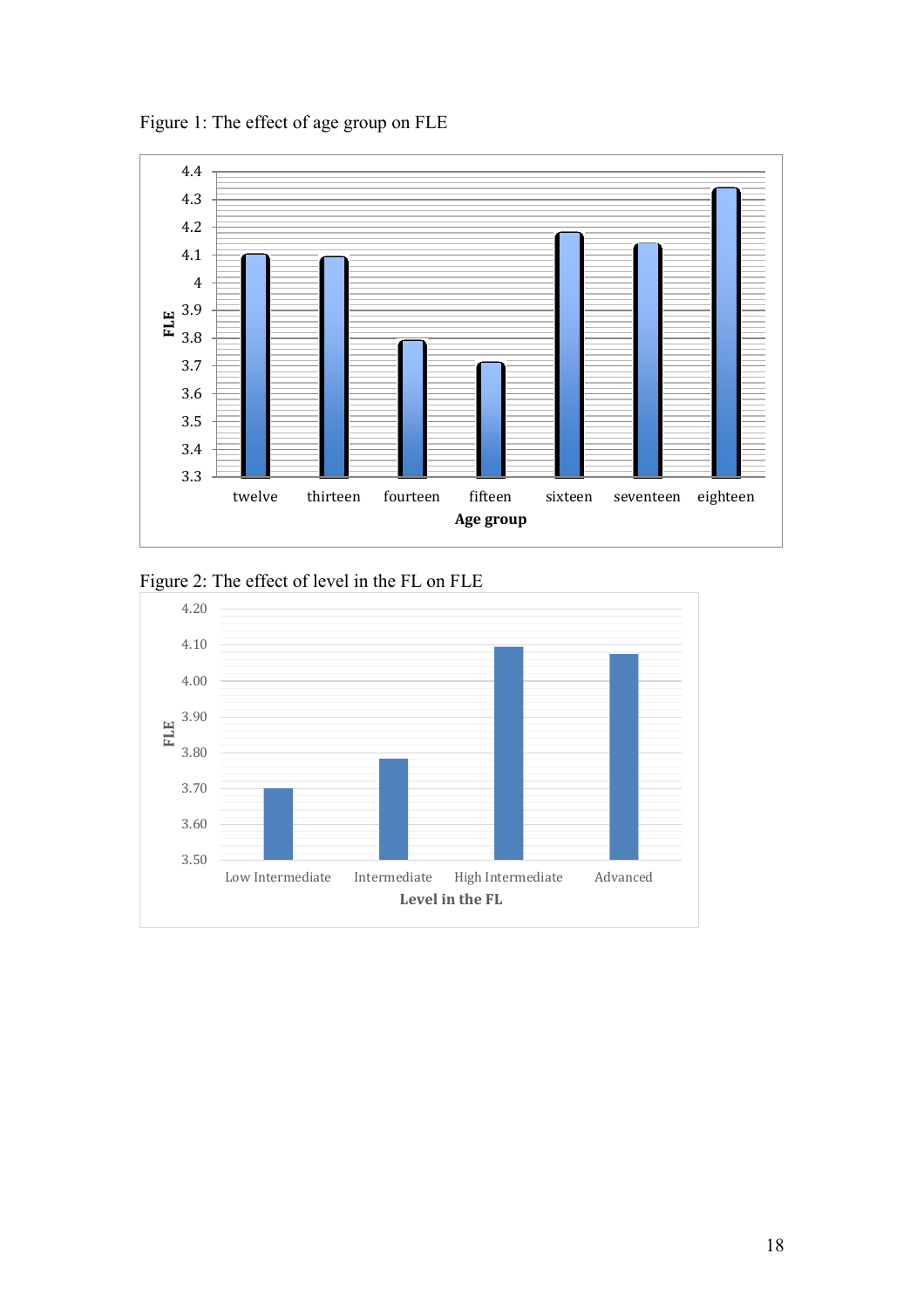

Figure 3: The effect of level in the FL on FLCA



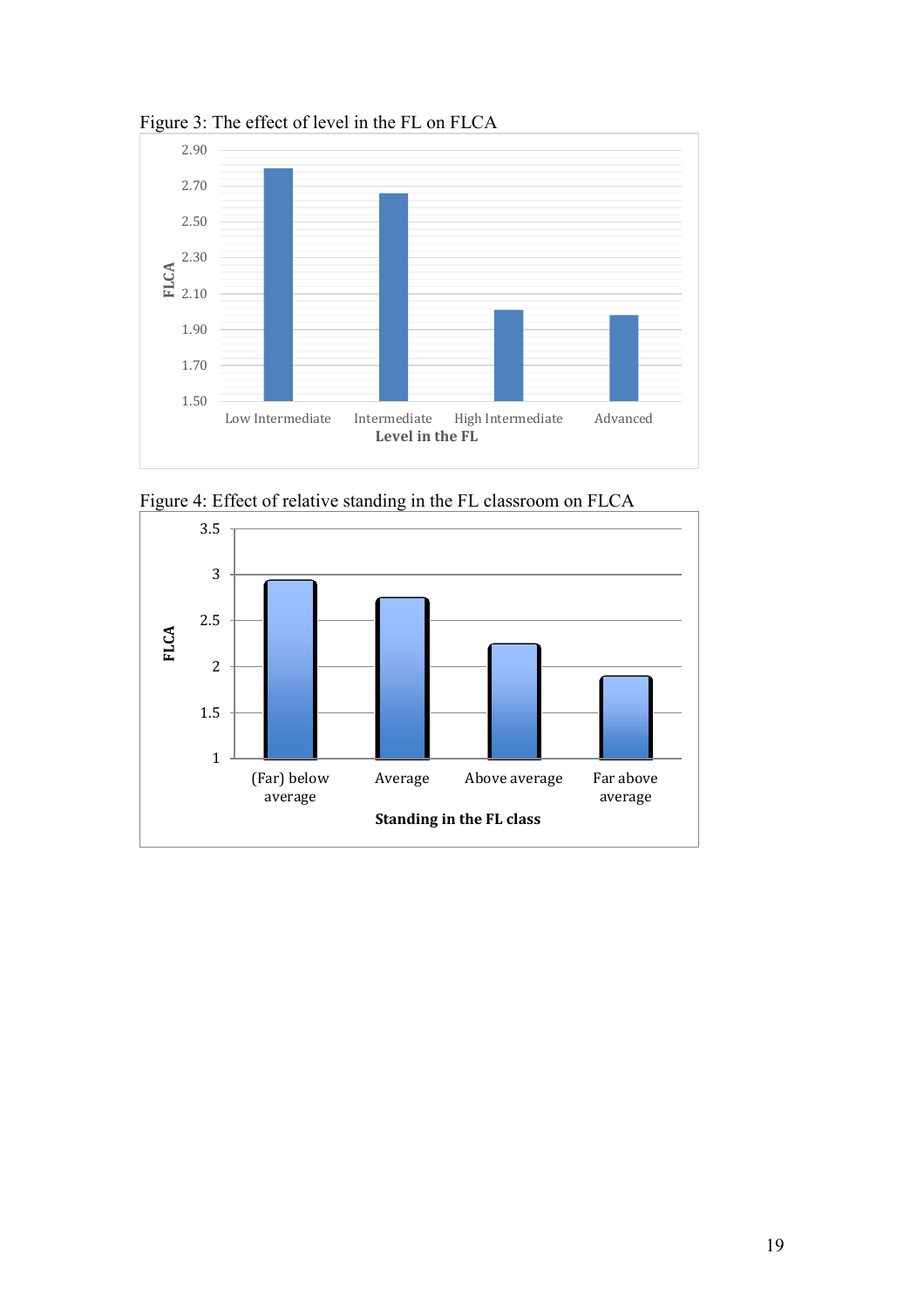

Figure 5: The effect of attitude towards the FL on FLE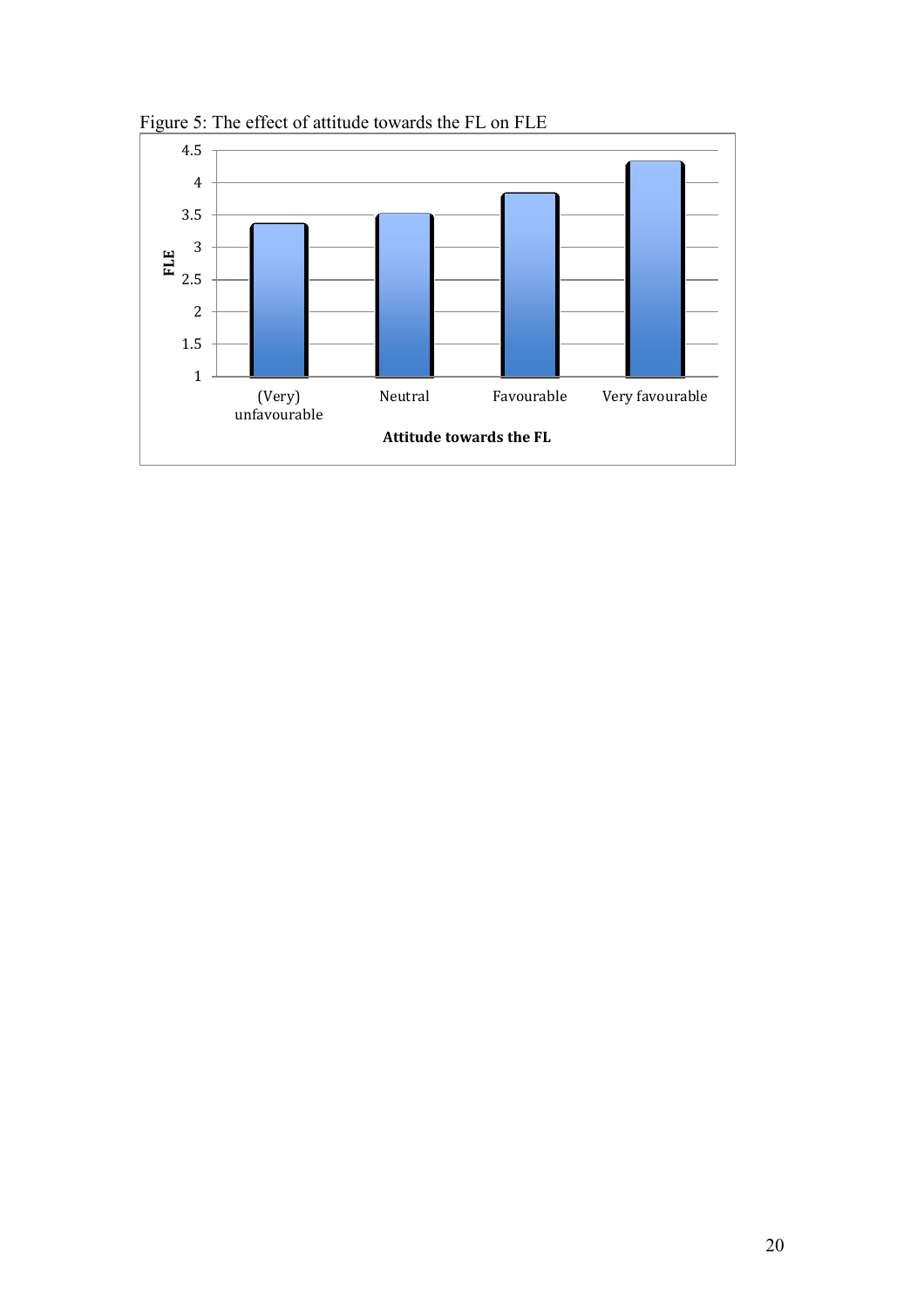

Figure 6: Effect of attitude towards the FL on FLCA

Figure 7: The effect of attitude towards the teacher on FLE

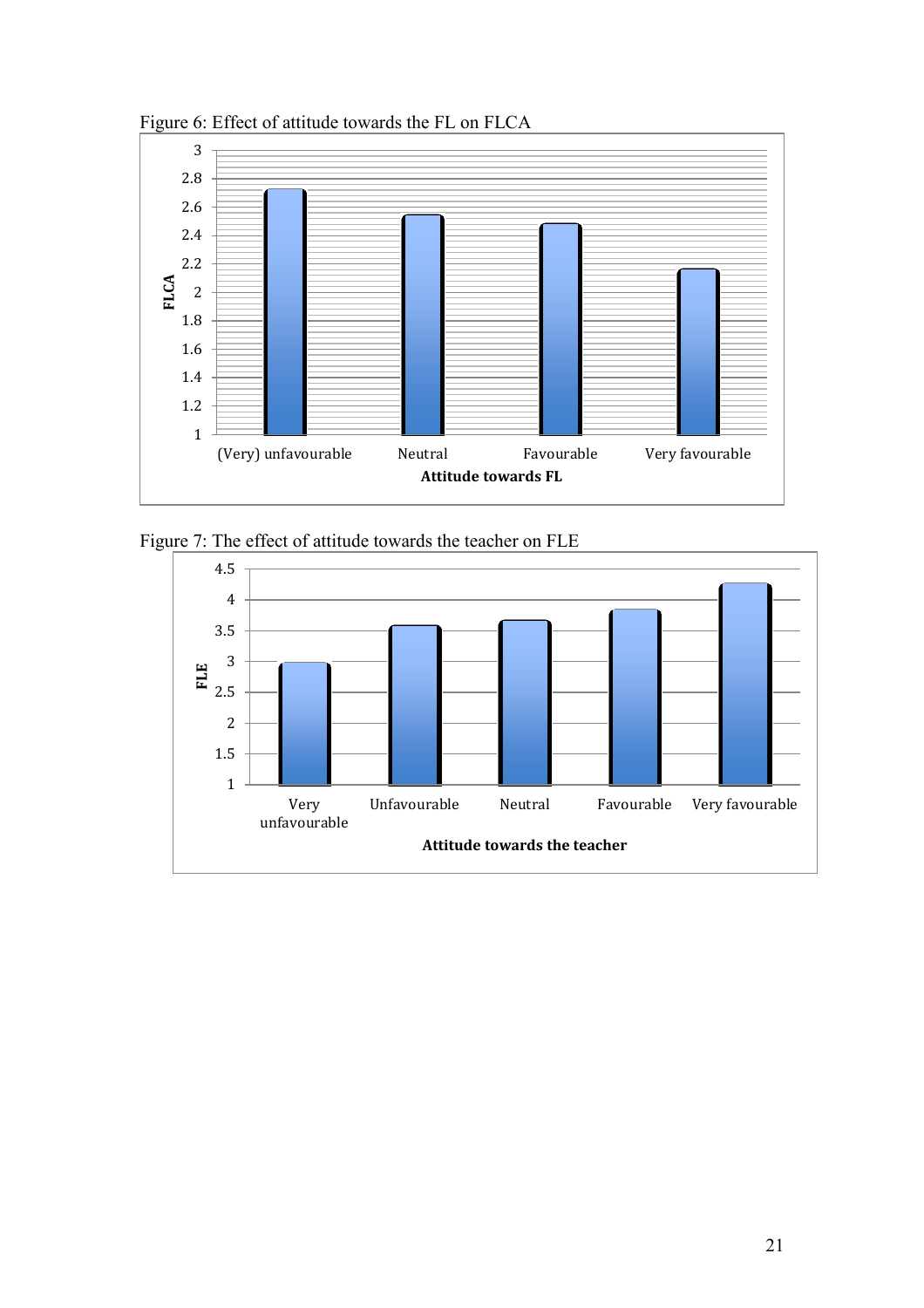

Figure 8: The effect of frequency of teacher's use of the FL on FLE

Figure 9: Effect of proportion of time spent on speaking the FL in class on FLE

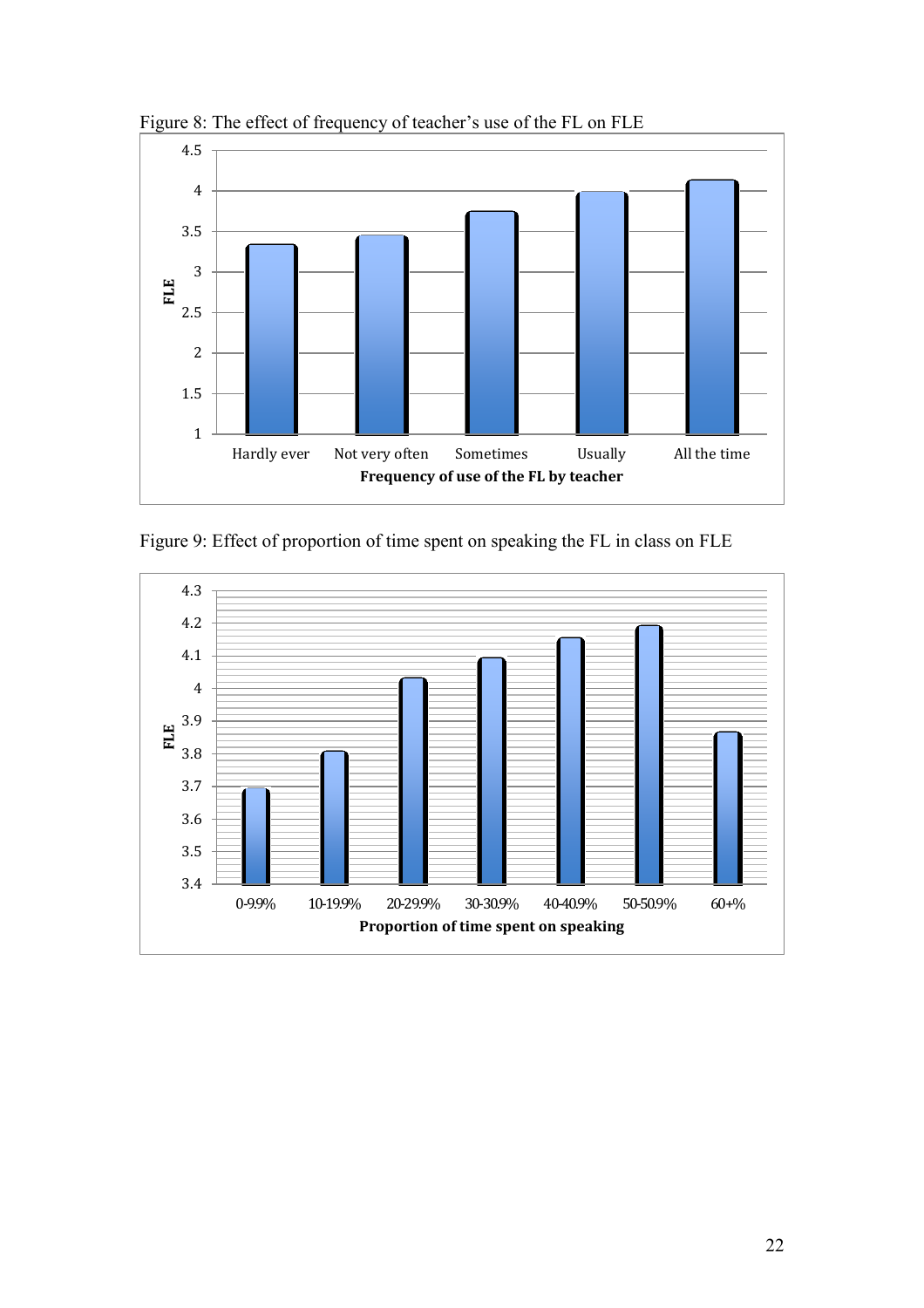

Figure 10: The effect of teacher predictability on FLE

 $\overline{a}$ 

<sup>2</sup> Dame Alice Owen's School reported that 81% of all grades were awarded  $A^*$  - B at A-level in 2015 (with 205 students participating in the exams).

(http://www.damealiceowens.herts.sch.uk/sixth\_form/results.html).

Westminster School reported that 97% of all grades were awarded A\* - B at A-level in 2015 (with 583 students participating in the exams).

 $3$  The rank order corresponds to national figures for the 23,031 A-level entries in the UK in 2015, with 45% of students choosing French, followed by Spanish (38%) and German (17%) (http://www.all-languages.org.uk).

<sup>4</sup> Because of the anonymity it is impossible to know how many different teachers participants commented on. Considering that there were sufficient numbers of participants from all year groups in both schools, we assume that our participants provided us with objective reports of actual teacher behaviour of close to 38 teachers.

<sup>5</sup> The authors suggest the following: "we  $(...)$  urge L2 researchers to adopt the new field-specific benchmarks of small  $(d = .40)$ , medium  $(d = .70)$ , and large  $(d = 1.00)$  in

<sup>&</sup>lt;sup>1</sup> The International General Certificate of Secondary Education (IGCSE) is an English language curriculum offered to students to prepare them for International Baccalaureate, A Level and BTEC Level 3 (which is recommended for higher tier students).